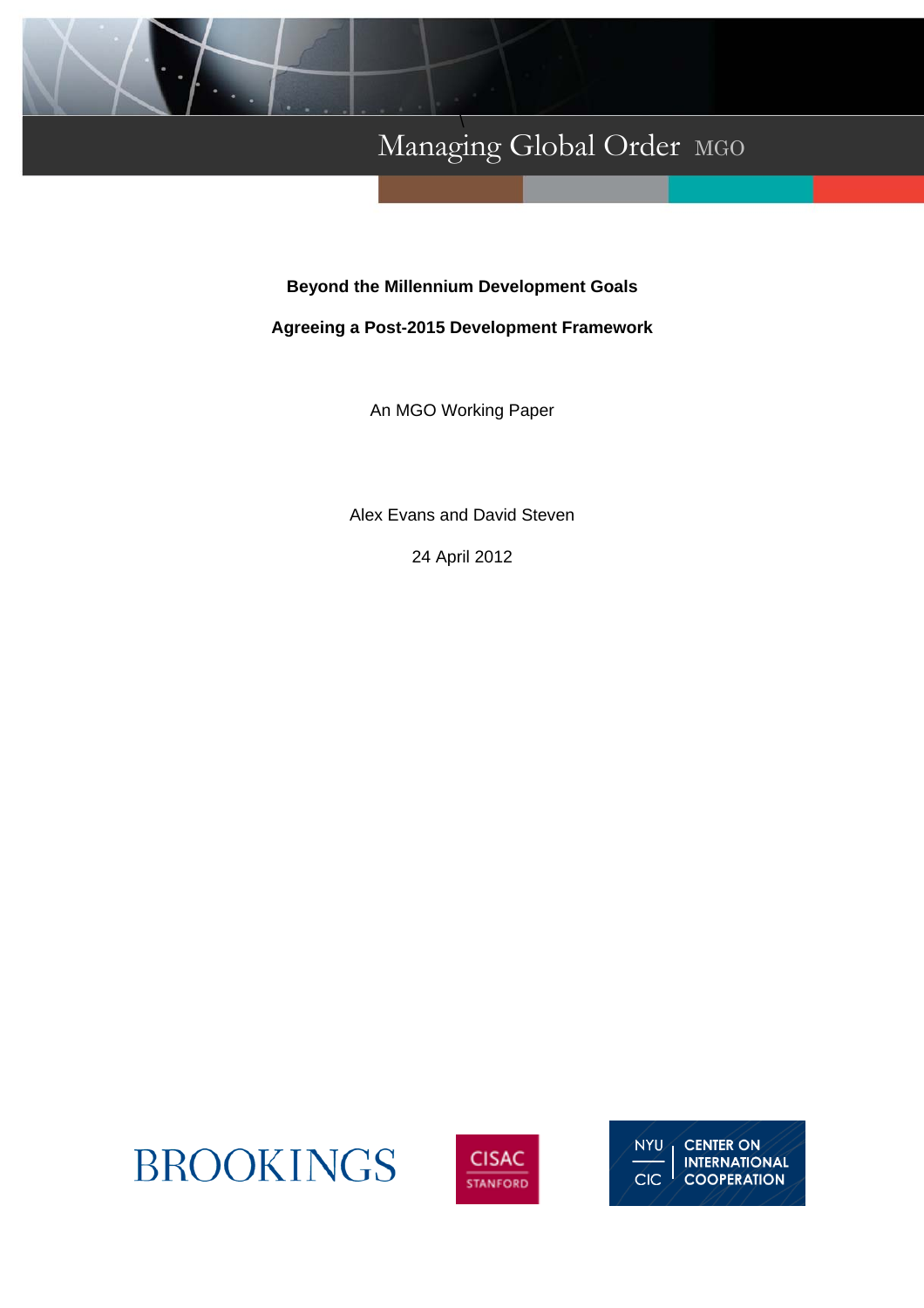## **Preface**

On 6 September 2000, in the closing days of his administration, President Clinton welcomed the largest-ever gathering of world leaders to New York for the Millennium Summit.

"If I have learned anything in these last eight years, it is, whether we like it or not, we are growing more interdependent," he told them. "We must look for more solutions in which all sides can claim a measure of victory and move away from choices in which someone is required to accept complete defeat."

The Millennium Summit is remembered for the promise leaders made to join together in a joint endeavor to free "the entire human race from want." Unlike many international commitments, the Millennium Development Goals (MDGs) are still remembered more than a decade later. And poverty has indeed fallen across the world, much more quickly than most of us expected.

The debate has now begun on what should replace the MDGs when they expire in 2015. Do we need a new set of global development goals? If so, should they be for the very poorest? Or should they be extended to the broader challenges of a planet that will have more than 8 billion people by 2030?

Any attempt to answer these questions quickly takes us into contentious territory. The world was a simpler place in 2000, before 9/11 brought home the dangers posed by fragile and failed states such as Afghanistan, and before the financial crisis demonstrated how vulnerable we are to risks that move uncontrollably across national borders.

The benefits of globalization have also increased the complexity of challenges the world faces. The past decade has seen the explosive growth of China and the other emerging economies, expanding the circle of countries that must be included in any attempt to create a prosperous and stable global order.

The original version of this paper was written for a private seminar that Brookings organized at the request of the US government. The rise of new powers has not reduced the need for US leadership; it has increased it. In today's world, effective collective action is inconceivable if the United States does not play an active role in shaping a rapidly-changing global order.

The Managing Global Order initiative exists to help this and future US administrations provide that leadership.

The attempt to replace the MDGs is a test case for whether the world's governments can still muster the common purpose to come together to tackle long-term challenges. The potential dividend is great, especially in a deeply uncertain age, when many citizens are deeply skeptical of their leaders' ability to offer an inspiring vision of the future.

**Dr. Bruce Jones**, Senior Fellow and Director of the Managing Global Order Initiative (MGO) at Brookings and New York University's Center on International Cooperation (NYU/CIC)

## **Managing Global Order |** *Rising powers. Evolving threats. How can we shape the evolving order?*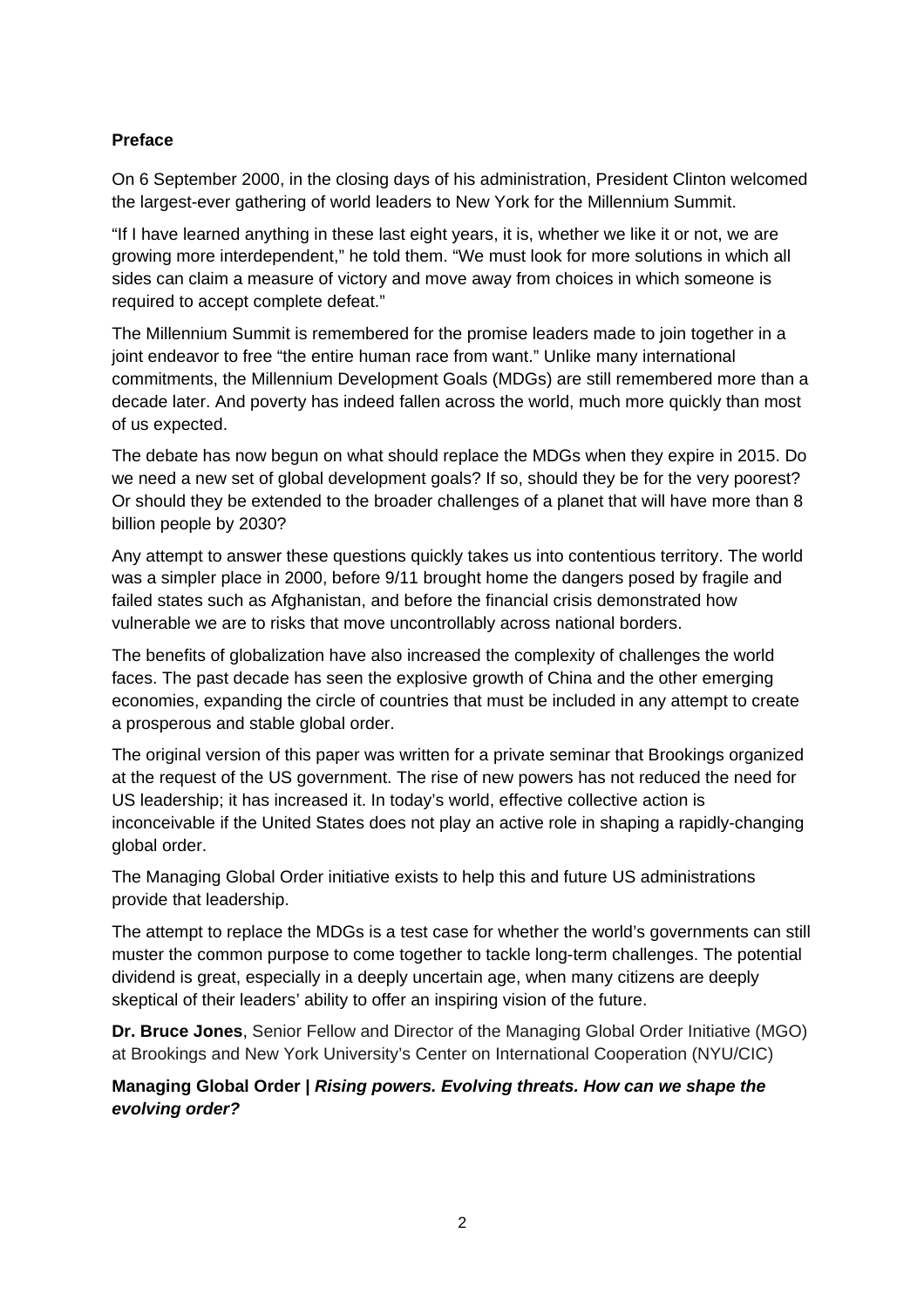### **Acknowledgments**

We would like to thank those who commented on this paper at a Brookings seminar, held under the Chatham House rule, in March 2012. Some of the ideas in this paper were first developed at a conference hosted by the Ditchley Foundation and sponsored by the UN Foundation.

We would also like to thank Homi Kharas, Katherine Sierra, and Bruce Jones for their contributions to this paper, and Jane Frewer, Matt Kent, and Shiri Avnery for research and editorial assistance.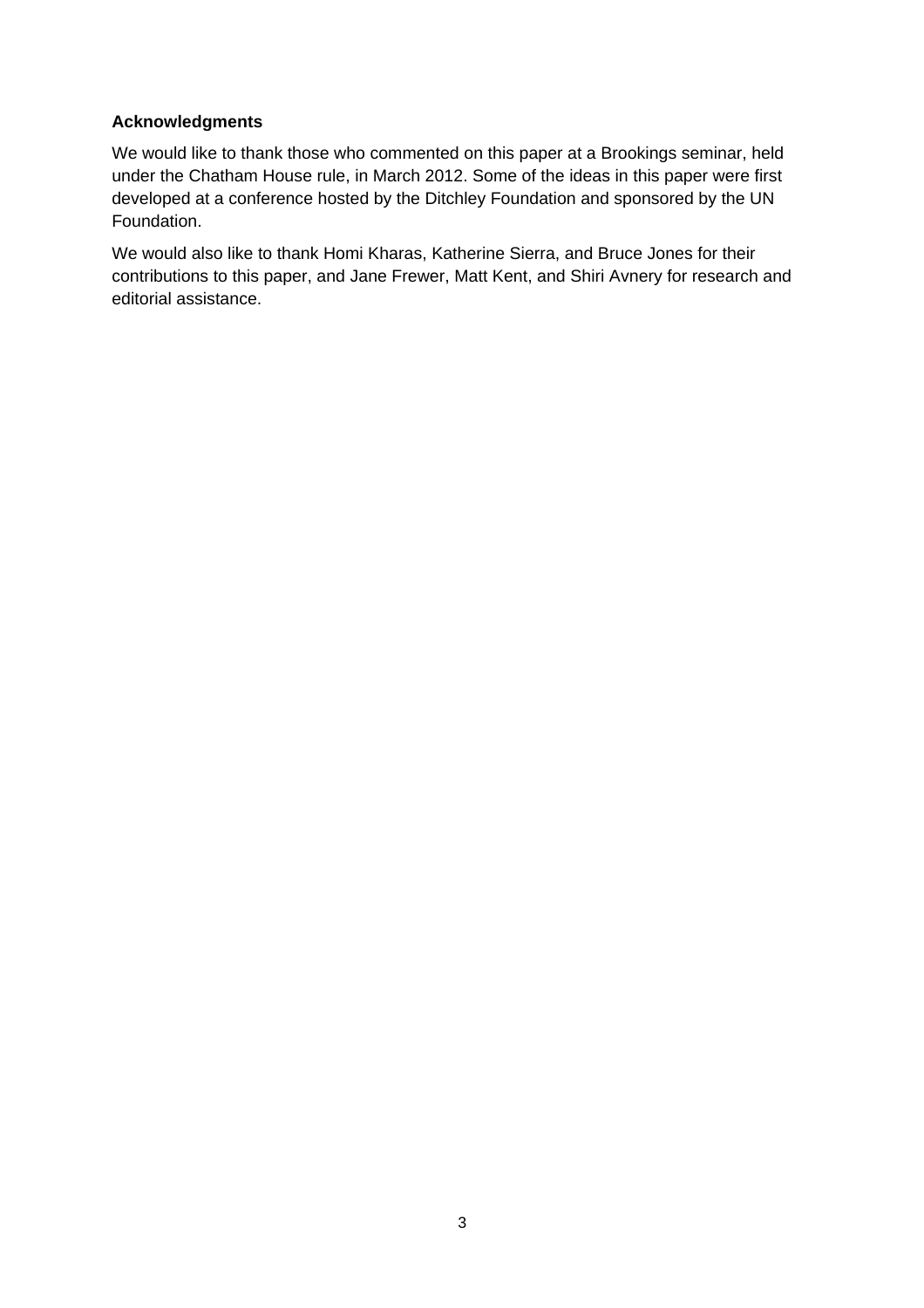## **Summary**

This paper provides an overview of the Millennium Development Goals (MDGs) and their expected status in 2012; describes the background to, and options for, a post-2015 framework; and discusses how governments can best navigate the political challenges of agreeing to a new set of development goals.

The MDGs were the fruit of a long effort to build consensus around a set of targets for reducing poverty. While not all goals will be met by 2015, the headline target (halving absolute poverty) will be comfortably exceeded. Progress in China has made a disproportionate contribution to the MDGs, but headway has been made in all regions, including Africa.

Debate on the successor to the MDGs began in earnest in 2011 and has been influenced by developments elsewhere in the international system, such as the Busan Partnership for Effective Development Cooperation, the New Deal for Engagement in Fragile States, and – above all – proposals in the run up to Rio+20 for a new set of Sustainable Development Goals (SDGs).

When considering options for new goals after 2015, there are five key questions. Are new goals needed? Should they be universal (7 billion people) or just apply to the most vulnerable (1-2 billion)? How broad should they be? Should SDGs subsume, be separate from, or complement the MDGs? And should the new goals be binding or aspirational?

The answers to these questions lead to the following potential outcomes for a post-2015 framework:

- *Full SDGs* universal and binding goals, that provide comprehensive coverage of the economic, social, and environmental dimensions of sustainable development.
- *SDG-Lite* a package of goals that has been diluted in an *ad hoc* way as controversial elements are vetoed during the negotiation process.
- *MDG+* revised poverty goals that are either less coherent than the current goals (a 'Christmas tree' framework), or more so (supporting eye-catching headline targets with a set of 'capabilities' that a society needs to develop if it is to reduce poverty).
- *Hybrids*  various SDG/MDG blends, such as 'twin track' (SDGs run alongside MDGs) or 'planetary ceiling/social floor' (respect global environmental boundaries, while providing minimum standard of living for all).
- Car Crash failure to agree any goals at all.

For governments and international organizations, the politics of agreeing an effective post-2015 framework are likely to prove extremely difficult. Deep disagreements are likely to surface between developed, emerging, and developing countries, while continued economic turmoil will distract leaders' attention from longer-term challenges. Early rhetoric on the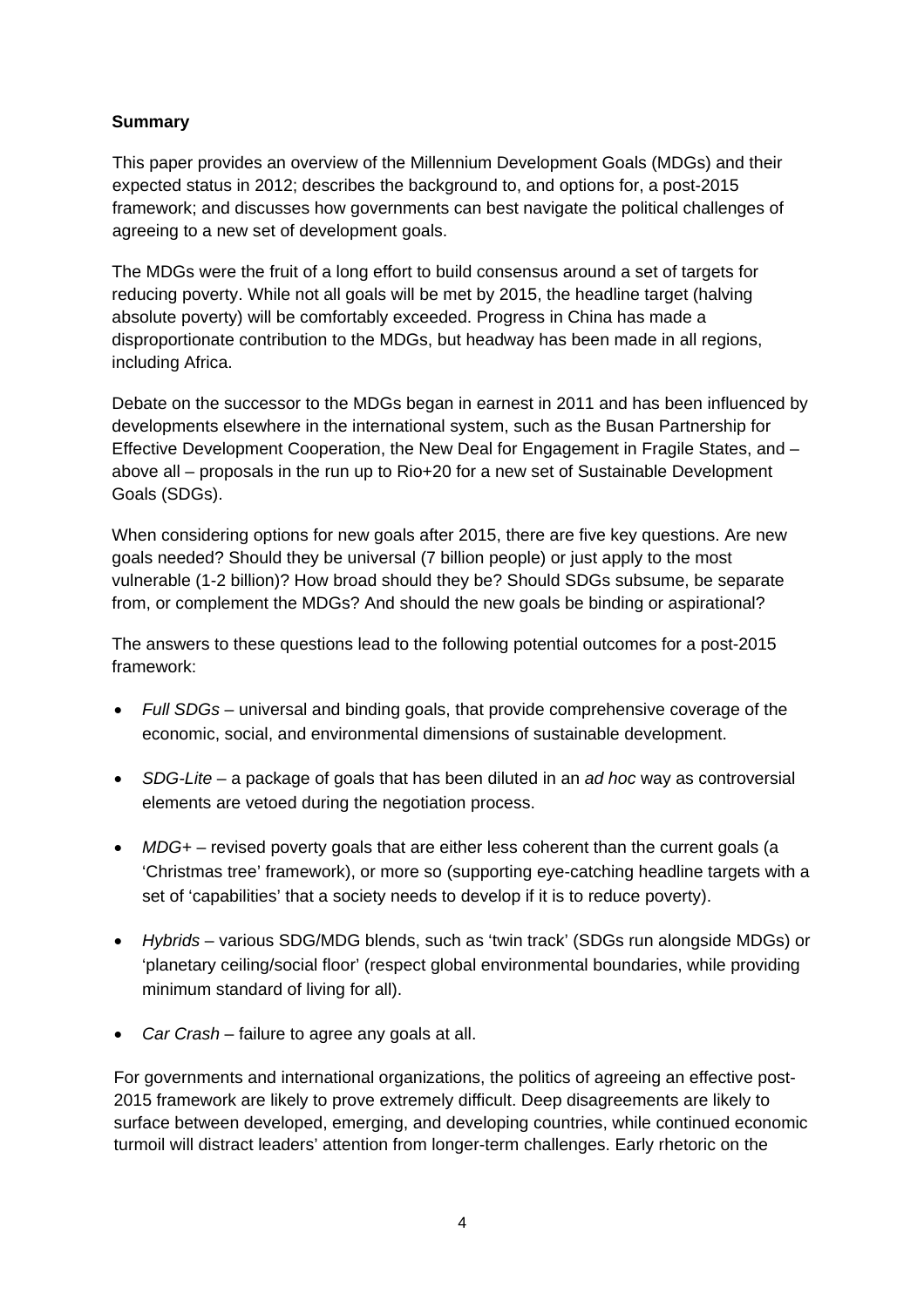SDGs has set the bar for success unfeasibly high, and sustained media criticism can be expected when it proves impossible to deliver against this standard.

Many governments will adopt a low profile, but there is considerable space for a leading country, or group of countries, to act early to 'shape the debate' on what should and can be delivered after 2015.

While enthusiasm for the idea of SDGs has so far crowded out discussion of goals focused more specifically on poverty reduction, this agenda may well only play a niche role after Rio+20, given the political obstacles to adoption of a universal, comprehensive and binding set of goals for sustainable development.

The UN's new Energy for All goals, however, have shown the potential for creative approaches that are developed outside traditional inter-governmental negotiations and that bring together governments, the private sector, and civil society. This may provide a model for the development of a loose family of similar goals.

At the same time, a commitment to end absolute poverty would make an inspiring, and politically attractive, headline target for 2030. Fundamental work is needed to explore the feasibility of this goal, analyzing the 'geography of poverty' after 2015 and determining the most effective ways of making a difference to the lives of world's most vulnerable people.

The immediate priority is to set out in more concrete terms options for the design of post-2015 goals, forcing all key actors to confront the benefits and costs of each option. This can be used to catalyze the formation of a 'guiding coalition' with the energy and political will needed to win agreement for the preferred option.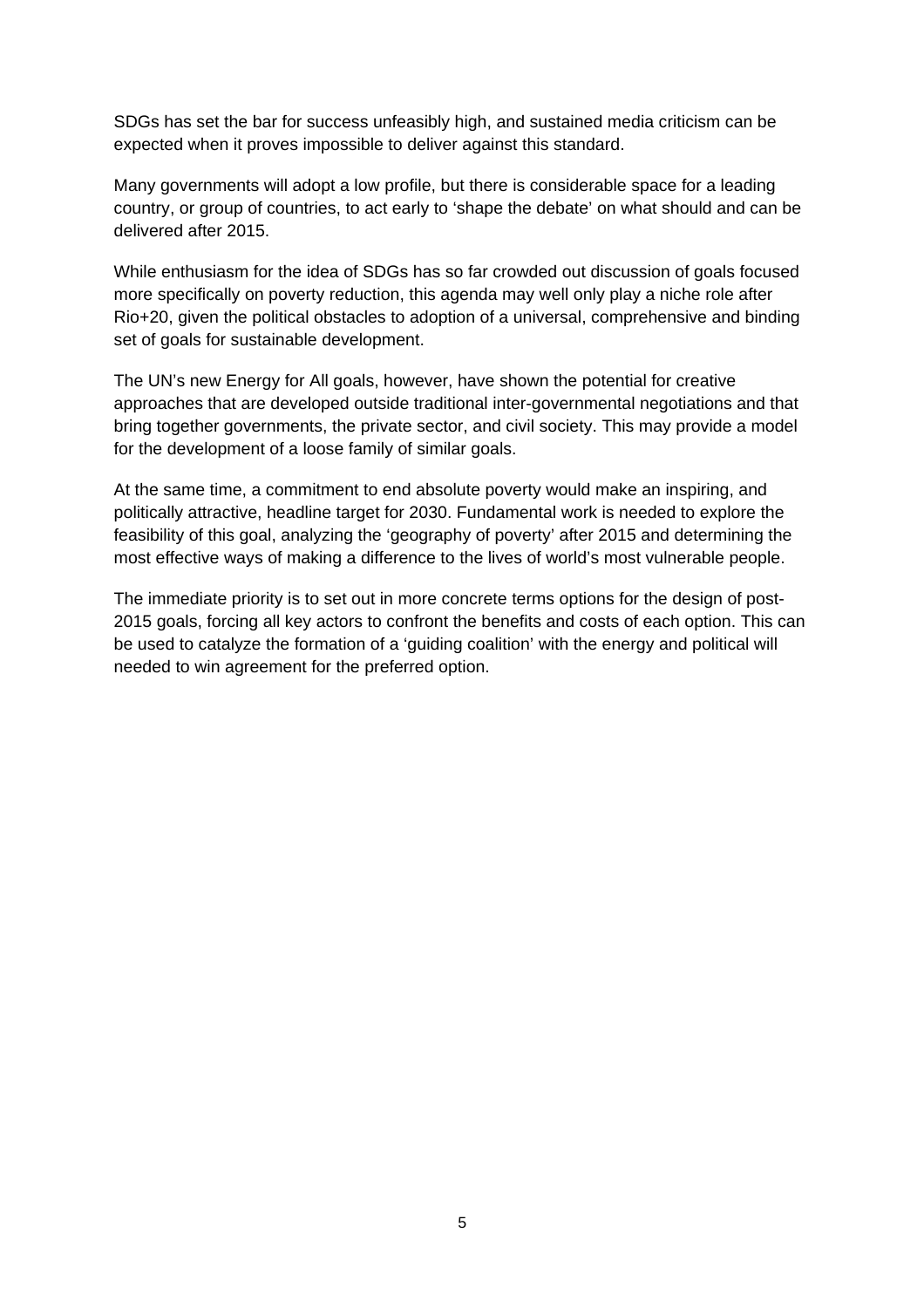### **Introduction**

In the Millennium Declaration, 189 governments described the world's central challenge as ensuring that "globalization becomes a positive force for all the world's people" and made a commitment to "freeing the entire human race from want."<sup>1</sup> Following the Declaration, the Millennium Development Goals (MDGs) were finalized in 2002,<sup>2</sup> with a deadline of 2015 for delivery.

The quest for a replacement for the MDGs began in 2010, when the UN General Assembly asked the Secretary-General to make recommendations "for further steps to advance the United Nations development agenda beyond 2015."<sup>3</sup> Ban Ki-Moon has made the agreement of new goals a centerpiece of his second term, promising to "forge consensus around a post-2015 sustainable development framework and implement it."4

This paper:

- Provides an overview of the MDGs and their expected status in 2015.
- **Describes background to, and options for, a post-2015 framework.**
- Discusses the political challenges of agreeing a new framework and sets out considerations for governments and other stakeholders.

### **The Millennium Development Goals**

The MDGs comprise eight goals and 21 targets (see Figure 1), of which some are both specific and resonant ("reduce by half the proportion of people living on less than a dollar a day"), while others are not quantified and have been largely forgotten ("make available the benefits of new technologies, especially information and communications").

The MDGs were the culmination of a protracted process that stretched back to the 1990 World Development Report, which proposed a target for halving poverty, and the World Children's Summit of the same year, which adopted a number of social development goals, such as halving maternal mortality.<sup>5</sup>

Agreement of the goals relied on: (i) technical consensus, with the OECD Development Assistance Committee (DAC) and its informal *Groupe de Réflexion* playing a central role, and the US as an especially influential actor in this process; (ii) a concerted campaign by a small group of European international development ministers; (iii) development and dissemination of a common position by the World Bank, IMF, UN and OECD (in a report called 2000: A Better World For All);<sup>6</sup> (iv) a set piece event to reach 'big picture' consensus (the Millennium Summit); and (v) a technical process that followed the summit and reconciled competing visions for which goals should be included and how they should be quantified.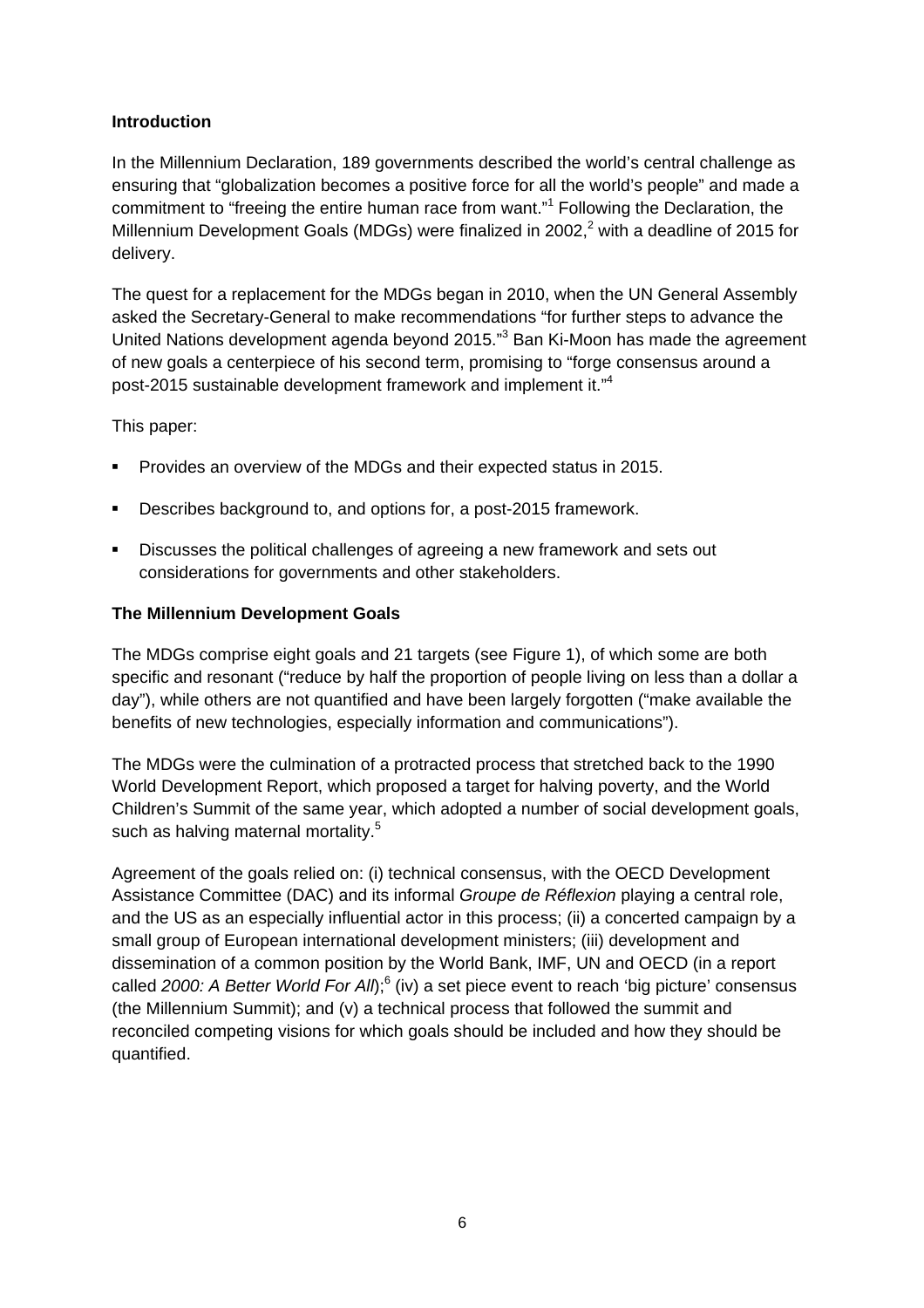

Figure 1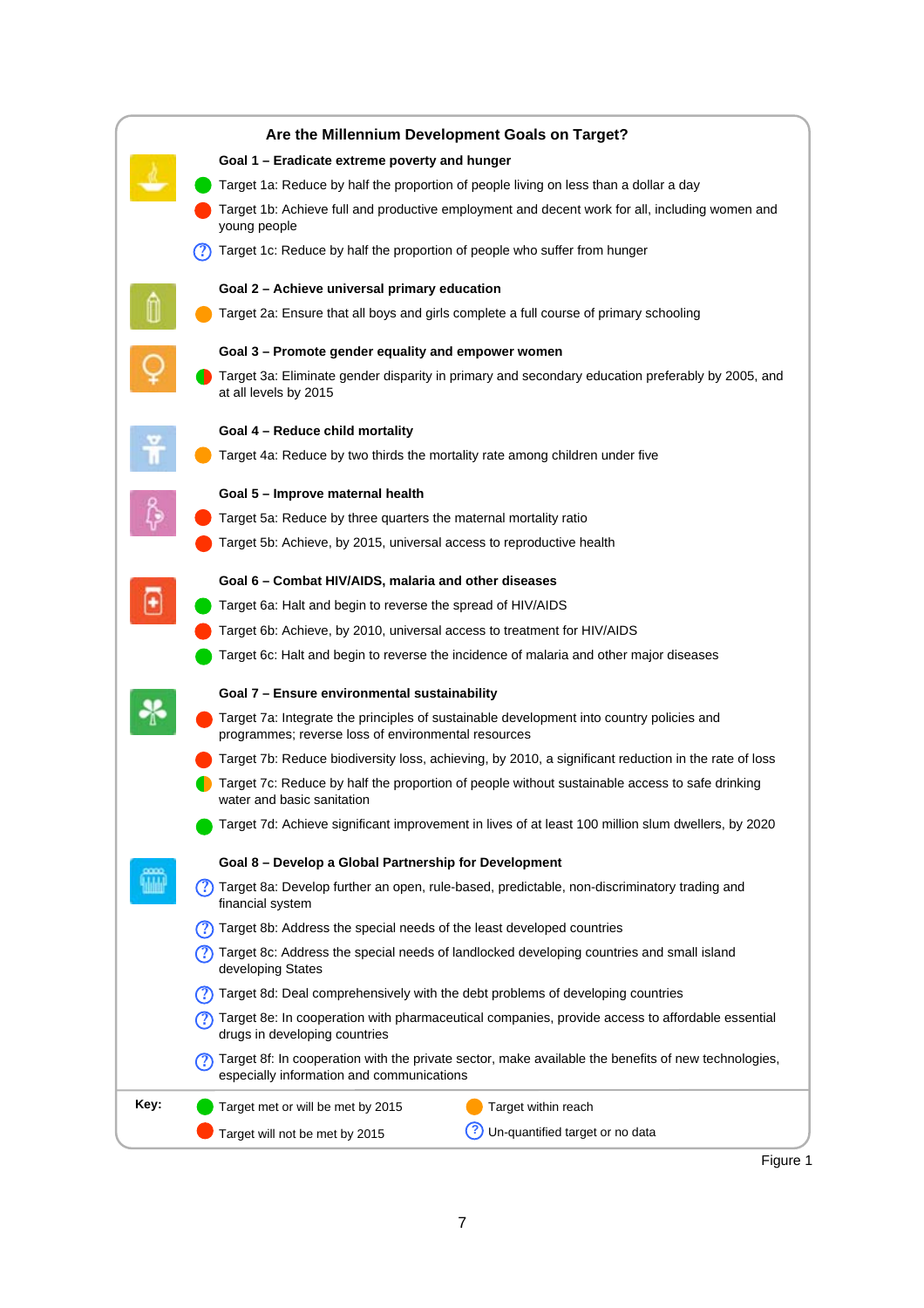For a time, there was widespread belief that the MDGs would be a failure.<sup>7</sup> Growth in low and middle income countries, however, has been robust in recent years and progress on poverty has accelerated (see figure 2). In 1990, 43% of the population of developing countries was estimated to have been living on less than \$1.25 a day at 2005 prices. $8$  That fell to 22.4% in 2008, and, barring a catastrophic economic reversal, the MDG poverty target will be comfortably exceeded in 2015.



While progress has been fastest in China, poverty reduction has occurred in all regions. Even excluding China, the rest of the world will meet the poverty target if progress continues at the rate achieved since 2002, including significant steps towards the poverty MDG in Africa.

However, given population growth, absolute numbers of poor people have fallen more slowly. The burden of poverty in 2015 will still be substantial, therefore. By then, 880 million people are projected to be below the absolute poverty line on the post-2002 trajectory (rising to a billion or so if poverty reduction slows). 2-2.3 billion people will be living on less than \$2 a day.

Progress on other MDGs can be split into the following categories:

 *Already met*: provision of safe drinking water (% without access projected to fall by a third by 2015),<sup>9</sup> improvement in lives of slum dwellers,<sup>10</sup> spread of HIV/AIDS,<sup>11</sup> decline in incidence of malaria and other diseases.12

 \* The World Bank's poverty data are far from perfect, relying on household surveys that cover only 90% of the population of developing countries and which are themselves of varying quality. In addition, the estimates use Purchasing Power Parity (PPP) estimates to account for variations in the cost of living across countries. These have to be corrected due to biases in the sampling surveys on which they are based. As the World Bank's Chief Economist in Africa comments, "even the… celebratory estimate of poverty declining in Africa during a period of growth needs to be taken with a grain of salt. In reality, there are many countries for which we simply don't know." http://bit.ly/H2ucCZ. Estimates for poverty at the \$2 a day line differ by as much as a factor of two.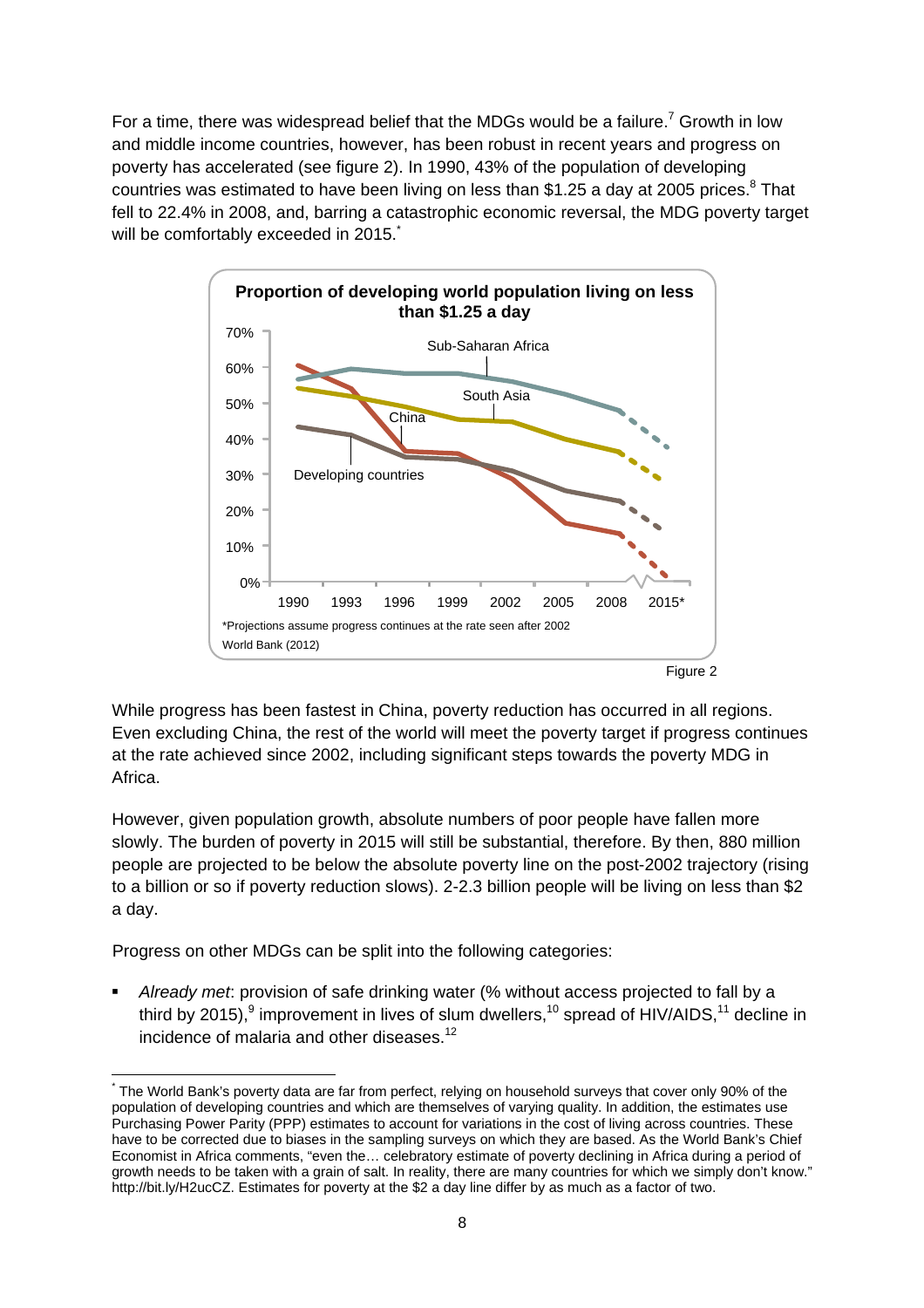- *Within reach*: gender equality in primary education, halving the proportion of people living in poverty,<sup>13</sup> child mortality (but only with a dramatic acceleration in progress), access to sanitation (again, acceleration needed).<sup>14</sup>
- *Will not be met*: universal primary education (considerable progress, but many countries will not 'get to zero' on this target),  $15$  gender equality in secondary education,  $16$  maternal mortality,<sup>17</sup> universal access to reproductive health<sup>18</sup> and treatment for HIV/AIDS,<sup>19</sup> and sustainable development and biodiversity loss (where there has been a substantial deterioration).<sup>20</sup>
- *No data*: hunger (the FAO withdrew its estimates for 2009 and 2010 and is attempting to devise a new methodology). $21$
- *Unrealistic/unquantified targets*: full employment in all countries; an open/predictable trading and financial system; meeting the 'special needs' of least developed and landlocked countries, and small island states; achieving long-term debt sustainability (arguably at least partially met); access to pharmaceuticals and new technologies.

Overall, the picture is relatively positive. Poverty has fallen in all regions and social development indicators have improved, some of them dramatically. Hunger *may* be an important exception, but the data are too weak to be sure. Environmental sustainability, however, remains an increasingly distant goal.

Yet, questions remain as to whether the MDGs themselves will have had any significant impact on these outcomes. Surprisingly little systematic empirical work has been done to evaluate the 'results chain' that runs from the MDGs, via government and donor policies and investment, to poverty reduction. What evidence there is suggests that:

- The MDGs have been an effective advocacy and communication tool, resonating both with politicians and with the public. $^{22}$
- There has been an impact on the policy environment, with both developing countries and donors building the MDGs into their strategies.<sup>23</sup>
- The MDGs have increasingly acted as a common strategic language, making it easier for new actors (NGOs, foundations, businesses) to work with governments in addressing development challenges.
- As a result of the MDGs, more money may have gone to developing countries, and to the poor within these countries, and in particular to key service sectors such as health and education - but this is hard to establish in the absence of a counterfactual. $^{24}$
- Some countries have pursued policies which have improved the lives of the poor at a faster rate than would be expected from economic growth alone, but the link to the MDGs has not been established.<sup>25</sup>
- Evaluation has generally been weak in international development, with few donors or governments accountable for outcomes on poverty. The MDGs are thus part of a broader problem of demonstrating development effectiveness.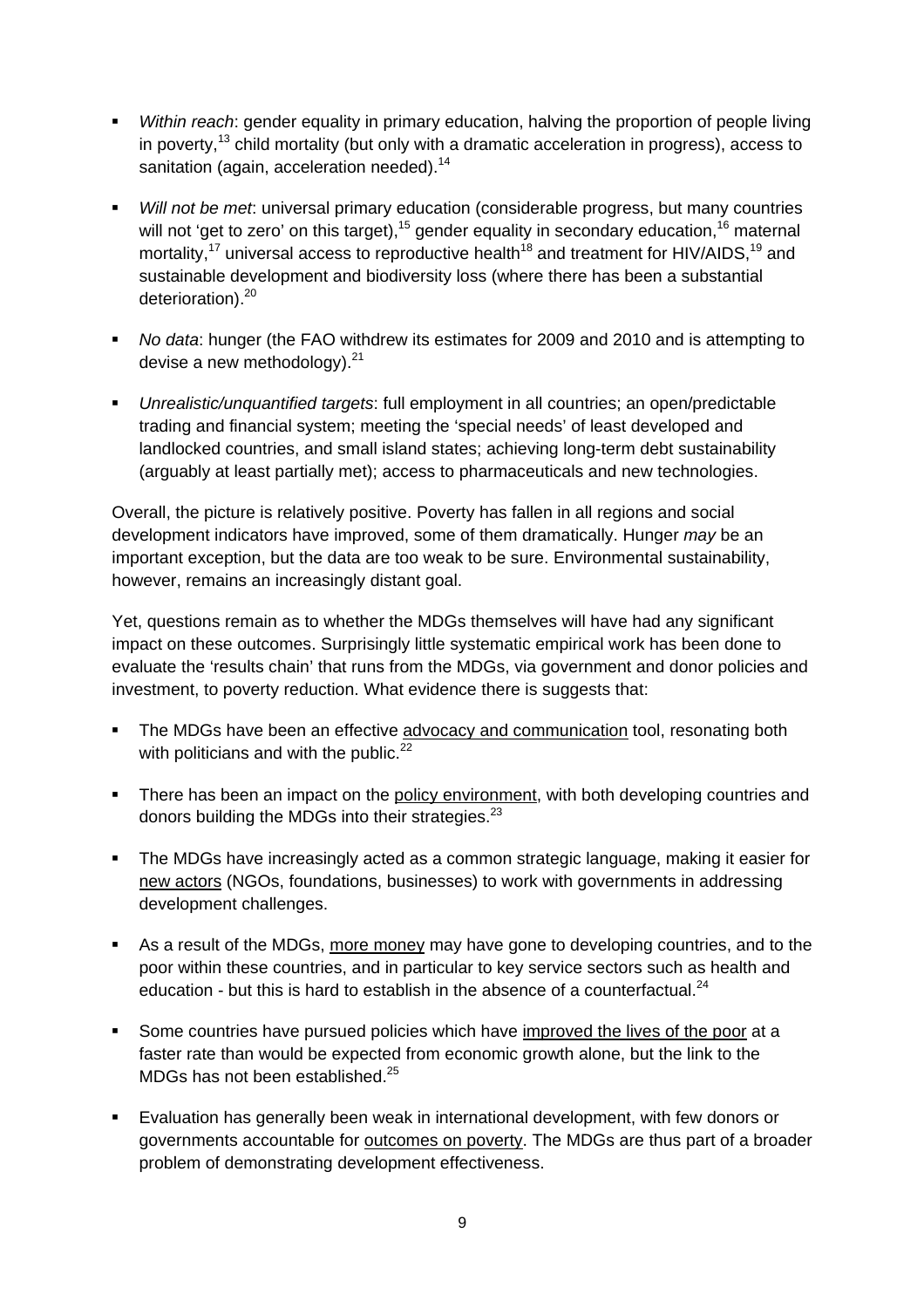The greatest impact of the MDGs may be yet to come, given the lag in implementing policies (USAID's first strategy for meeting the MDGs was not agreed until 2010)<sup>26</sup> and the tendency to accelerate programs to meet the 2015 deadline (most of the UK Department for International Development's programs have MDG-related targets for that date, for example). $27$ 

#### **Towards a Post-2015 Framework**

Debate on the successor to the MDGs began in earnest in 2011. In July, the UN Secretary-General issued a report arguing that: (i) the MDG framework would still be relevant after 2015, given that the current targets reduce, rather than eliminate, poverty and deprivation; (ii) 'core values' from the Millennium Declaration need to be reinforced, with increased coverage of issues such as inequality, energy and food security, environmental sustainability, human rights and good governance, and peace and security.<sup>28</sup>

Other processes have influenced debate on the role that goals should play in the future of development. The Busan Partnership for Effective Development Cooperation has underlined the importance of country ownership of development priorities, a greater focus on, and accountability for, results, and closer partnerships for delivery of development outcomes (with an emphasis on South-South cooperation).<sup>29</sup> Following Busan, the days when goals could be determined and driven by the OECD, with European governments in the vanguard promoting their adoption, are clearly over.

There has also been increased emphasis on fragile and conflict-affected states, where approximately a quarter of those in absolute poverty currently live (and where the poor will stay poor longest).<sup>†,30</sup> This is reflected in the 2011 World Development Report and in the work of the g7+, a group of nineteen fragile states that launched A New Deal for Engagement in Fragile States at Busan (the New Deal is now endorsed by 17 other states and 6 international organizations).<sup>31</sup> The New Deal promotes five Peace and Statebuilding Goals (PSGs) intended to create a conducive environment for delivery of the MDGs in fragile environments (see Box 1). This represents an initial attempt to define targets for the capabilities and institutions that states require to deliver for their citizens, and recognizes the obstacle that violence and conflict poses to poverty reduction.

#### **The Five Peace and Statebuilding Goals**

- (i) Legitimate Politics Foster inclusive political settlements and conflict resolution;
- (ii) Security Establish and strengthen people's security;
- (iii) Justice Address injustices and increase people's access to justice;
- (iv) Economic Foundations Generate employment and improve livelihoods;
- (v) Revenues & Services Manage revenue and build capacity for accountable and fair service delivery.

Box 1

  $<sup>†</sup>$  This figure is considerably higher if one includes the poor who live in conflict-related regions of otherwise stable</sup> states (e.g. the 125 of 640 districts that the Indian government defines as affected by the Naxalite insurgency). In addition, up to 10% of the world's poor live in states that have 'recovered' from conflict or state fragility over the past ten years.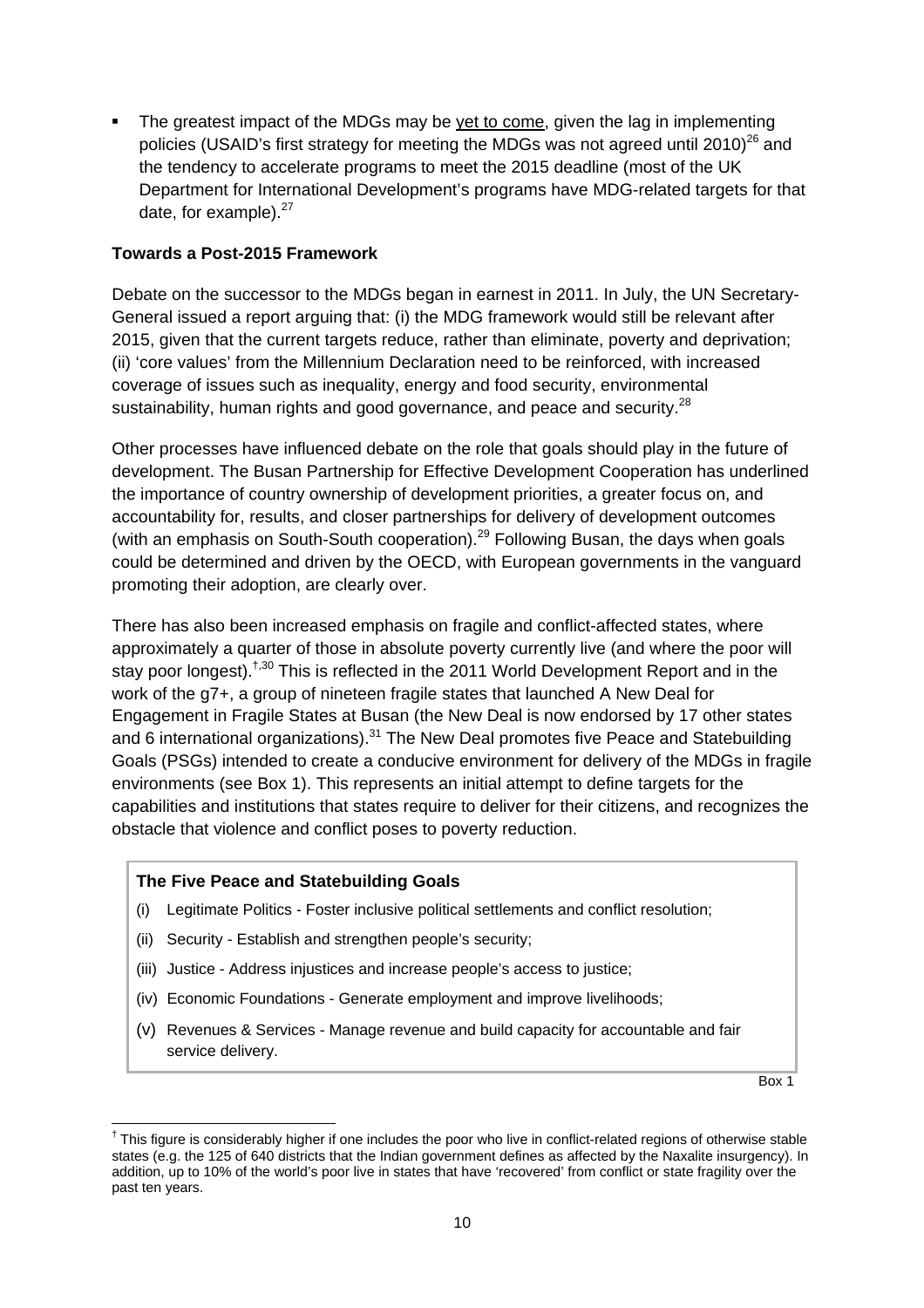Most significant, however, has been the intersection between post-2015 discussions and preparations for the United Nations Conference on Sustainable Development (Rio+20). The Colombian and Guatemalan governments have proved unexpectedly effective at shaping debate in the run up to the summit through a proposal that Rio+20 should adopt a set of Sustainable Development Goals (SDGs), which sets out targets for poverty; changing consumption patterns; food, energy, and water; and biodiversity and other environmental objectives (climate change is not mentioned).<sup>32</sup> Their proposal is largely based on Agenda 21, an action plan for sustainable development that emerged from the 1992 Rio Earth Summit.

The relationship between SDGs and MDGs is fluid, but increasingly close. The Colombian/Guatemalan proposal envisaged that the SDGs would run in parallel with the MDGs until 2015 and then subsume the development goals. This approach has now been endorsed by the UN Secretary-General, who has called for SDGs to be built on the foundation provided by the MDGs with the aim of providing "equitable economic and social progress that respects our planet's environmental boundaries."<sup>33</sup>

The UN's High-level Panel on Global Sustainability also supported SDGs and set out principles for their development. In particular, it argued that the new goals should be:

- Universal, "covering challenges to all countries rather than just developing nations"; *and*
- Comprehensive, "reflecting equally the economic, social and environmental dimensions of sustainable development and the interconnections between them."34

These principles are reflected in the January 2012 'zero draft' of the Rio+20 outcome document, which includes a commitment to "a set of global Sustainable Development Goals" that are intended to be both universal (all countries) and comprehensive (seven priority areas: oceans; food security and sustainable agriculture; sustainable energy for all; water access and efficiency; sustainable cities; green jobs, decent work and social inclusion; and disaster risk reduction and resilience). The draft envisages that the SDGs will replace the MDGs after 2015, creating a unified UN Development Agenda.

Work is furthest advanced on energy, due to the efforts of the UN's Sustainable Energy for All initiative, which provides a potential model for other SDGs. It has proposed a target (presumably non-binding) with three components, all of which are to be achieved by 2030: (i) universal access to modern energy services; (ii) double the rate of improvement in energy efficiency; (iii) double the global share of renewable energy.<sup>35</sup> These targets are reflected in the Rio+20 zero draft (although this text is resisted by the G77).

Governments are divided on whether SDGs are a good idea and, if they are, how they should be structured. China and the G77 have called for greater prioritization of poverty within an SDG framework.<sup>36</sup> India has said that SDGs should be "aspirational and voluntary", and is sceptical of quantitative targets. $37$  Brazil and Mexico are promoting a universal post-2015 agenda, which incorporates MDGs.<sup>38</sup> Africa "is not averse to the SDGs but emphasizes that it must not be a convenient excuse to bypass or disregard MDGs."<sup>39</sup> Many countries, including key players like the United States, have yet to clarify their position.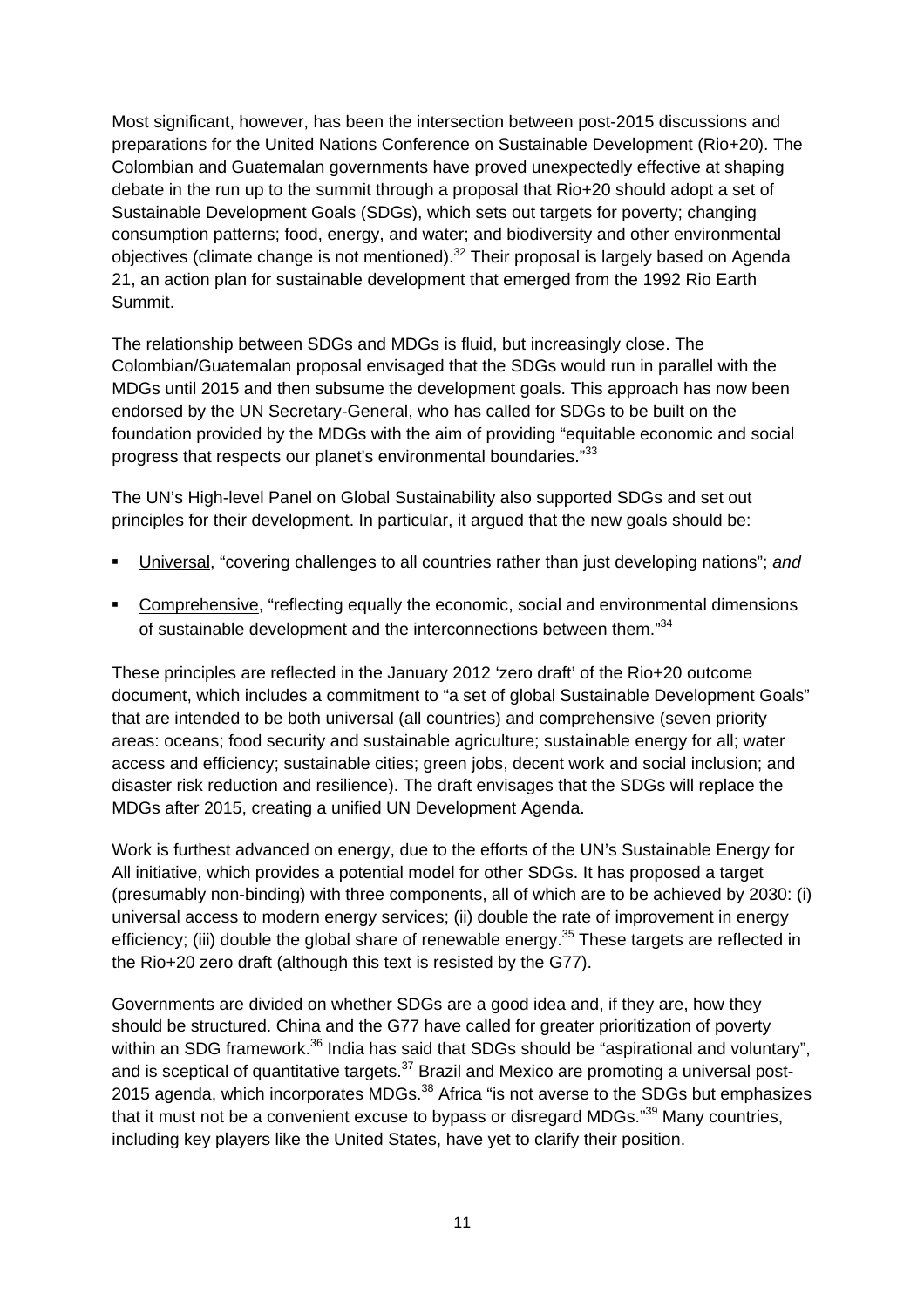More generally, the post-2015 debate clearly remains in its formative stages. Participation has so far been largely confined to 'insiders' (environment ministries, or the environmental sections of foreign ministries, as well as academics, campaigners, etc). Political advisers to heads of government (who will be sensitive to domestic political pressures), and ministries of finance (who will be alert to resource implications) are as yet largely uninvolved, while groups whose interests could be threatened by one or more potential goals have yet to mobilize.

Rio+20 will clarify the issues at stake, underlining the need for further analysis, debate, and negotiation, but decisive breakthroughs are unlikely. Governments will almost certainly kick hard choices further down the road, with the proposed High-level Panel on the post-2015 agenda likely to struggle to strike the right balance between vision and feasibility. It is therefore timely to step back and attempt to understand the strategic choices that lie behind various options for development goals after 2015.

## **Options for Future Goals**

In order to understand these choices, there are five key questions.

- *Do we need new goals at all?* Few have paused to ask whether new goals are really needed, given the lack of conclusive evidence for the impact of the current MDGs, and the risk that a 'sequel' will gain less traction than the original. In particular, it is important to build a case for why quantified targets are likely to be an effective tool to increase sustainability, especially in contentious areas where governments have proved unwilling or unable to act.
- *Should goals be universal?* Goals that apply to all people in all countries (7 billion) would be very different in nature from the current MDGs, which focus on the needs of the most vulnerable (fewer than 1 billion at \$1.25 a day, 2 billion at \$2 a day).
- *How broad should goals be?* Goals could be narrow (a small set of headline targets in specific sectors), comprehensive (all aspects of society, economy, and the environment), or somewhere in between (on the model of the current MDGs, which cover a representative set of issues).
- *Do we need one, or more than one, framework?* An ambitious package of SDGs would logically subsume MDGs, but it is possible to imagine slimmed down SDGs living alongside revised MDGs ('twin tracks'), or a variety of hybrid models (a loose 'family' of goals, that could apply just to poor countries or be universal in nature).
- *Should the framework be binding?* The MDGs were designed as global, rather than national, targets and probably could not have been agreed if they had imposed binding obligations on governments. However, they have increasingly been applied at country level and have even been incorporated into legislation and/or the constitution of some countries.40 Should future goals be applied at national as well as global level? And should they define rights or desired outcomes?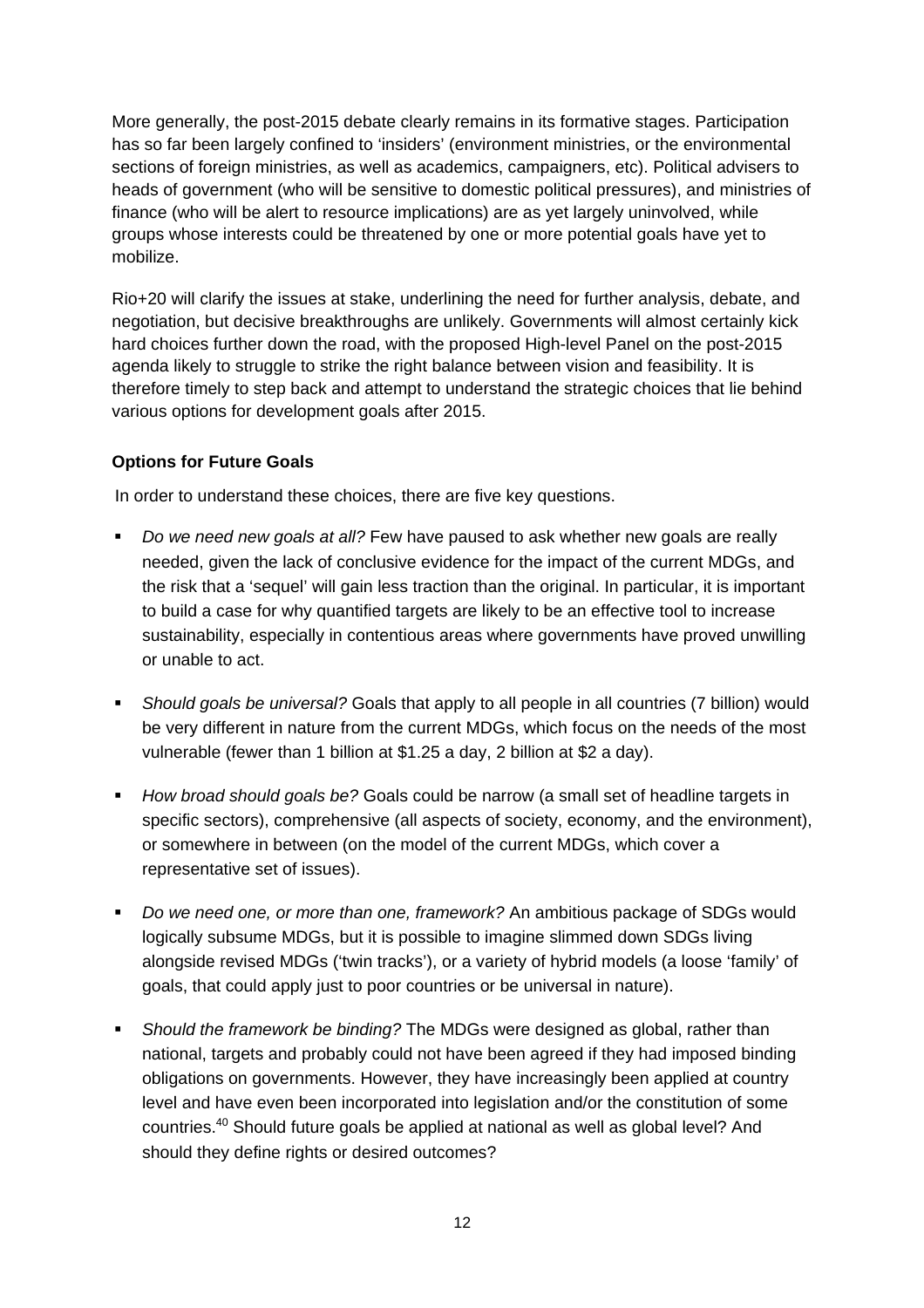Based on these choices, the following broad options emerge.

### **Full SDGs Universal and comprehensive goals for rich and poor alike, with national targets that are at least weakly binding.**

This option currently has some momentum and will continue to absorb political bandwidth. It is hard, however, to imagine any leading power accepting a framework that would require it to take costly or politically controversial decisions at home.

India is already explicitly opposed to binding SDGs and China is sitting on the side lines. The United States will be wary of accepting binding commitments and of being seen to cede authority to the UN. Even Europe is probably too divided to mobilize behind this cause.

Full SDGs may have eventually have their day, but they remain an improbable outcome for 2015.

## **SDG-Lite The SDG concept is progressively diluted as controversial goals are dropped (less comprehensive) and targets become increasingly aspirational or even voluntary (less universal and/or binding).**

This option is most likely to emerge as an unsatisfactory compromise, with ambitious proposals degrading in an *ad hoc* way as they meet political reality.

An SDG-Lite framework runs the risk of failing to satisfy governments, campaigners and the media; and of being too diffuse for effective implementation.

If the MDGs are subsumed into this framework, focus on the needs of the poorest may also be lost, as rich countries downgrade their development programs.

## **MDG+ The key design principle for the MDGs is retained – only poor people are covered – but the current framework is revised, possibly extensively.**

A revised MDG framework could result from a rush by interest groups to add new goals, leading to a 'Christmas tree' framework that becomes more cumbersome and loses its power to mobilize policymakers and the public.

An alternative approach would be to control the number of headline goals (eyecatching, quantified, binding), but to complement them with an set of *systemic capabilities* for governance and institutions, based on the Peacebuilding and Statebuilding Goals put forward by the g7+. These could be more complex and have softer measures that are peer reviewed.

A crucial question will be whether or not to raise the poverty line. On the one hand, sticking with \$1.25 would allow the goals to be framed as an attempt to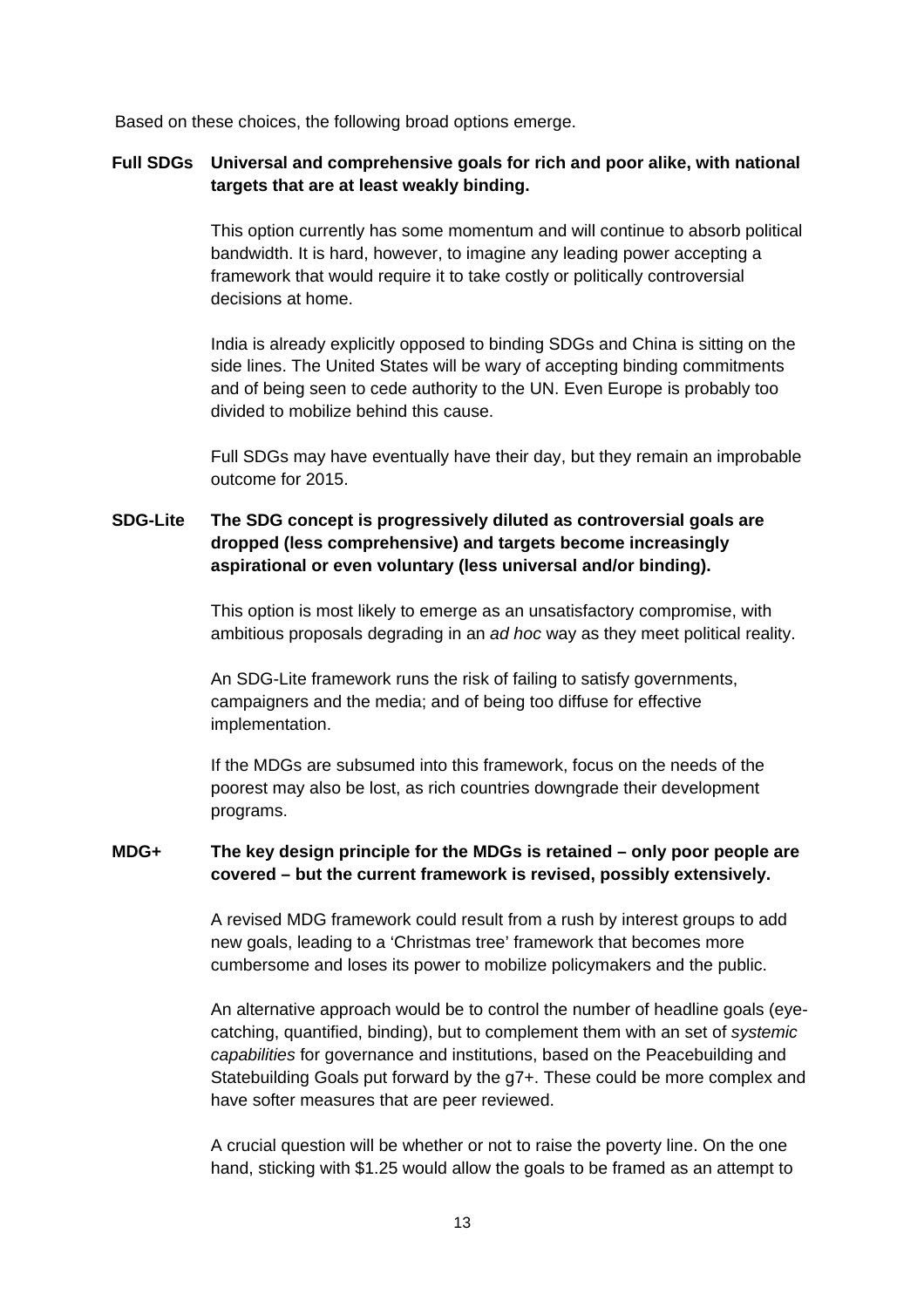*end absolute poverty* once and for all. On the other, a higher poverty line may be more relevant, especially for the urban poor, who face a higher cost of living.

#### **Hybrids A hybrid option that combines SDGs and MDGs (and potentially other elements).**

A number of hybrids have already been suggested and this space is ripe for policy innovation from any government or other actor who is prepared to design and promote a new approach (see Box 2).

Hybrids offer the potential to agree revised MDGs *early* in the process, ensuring the needs of the poorest are dealt with first, while reassuring developing country governments that SDGs will not be used to marginalize them.

Discussion of a sustainability component can then proceed at a measured pace, allowing time for consensus to develop about a future direction.

Many of the more ambitious hybrids take governments into highly controversial areas (climate change or financial regulation, for example). For this reason, an evolutionary approach might work, with a small number of goals agreed by 2015, but then added to over time as consensus grows.

Over a decade, or longer, a new normative framework could emerge in this way (the Universal Declaration on Human Rights provides an analogy).

**Car Crash** The international system has experienced sufficient numbers of stalled processes in recent years, particularly in the area of sustainable development, for the risk of failure to be taken seriously.

> Consensus around the MDGs emerged over a ten year period and at a time of relative global optimism and prosperity. Continued crisis in the global economy – or a serious security threat – will make it extremely difficult to reach a new agreement. Most major countries also face elections or other political transitions between now and 2015.

> A car crash scenario could be highly unpredictable, leading – for example – to a decision to 'roll forward' the current MDGs for another five years.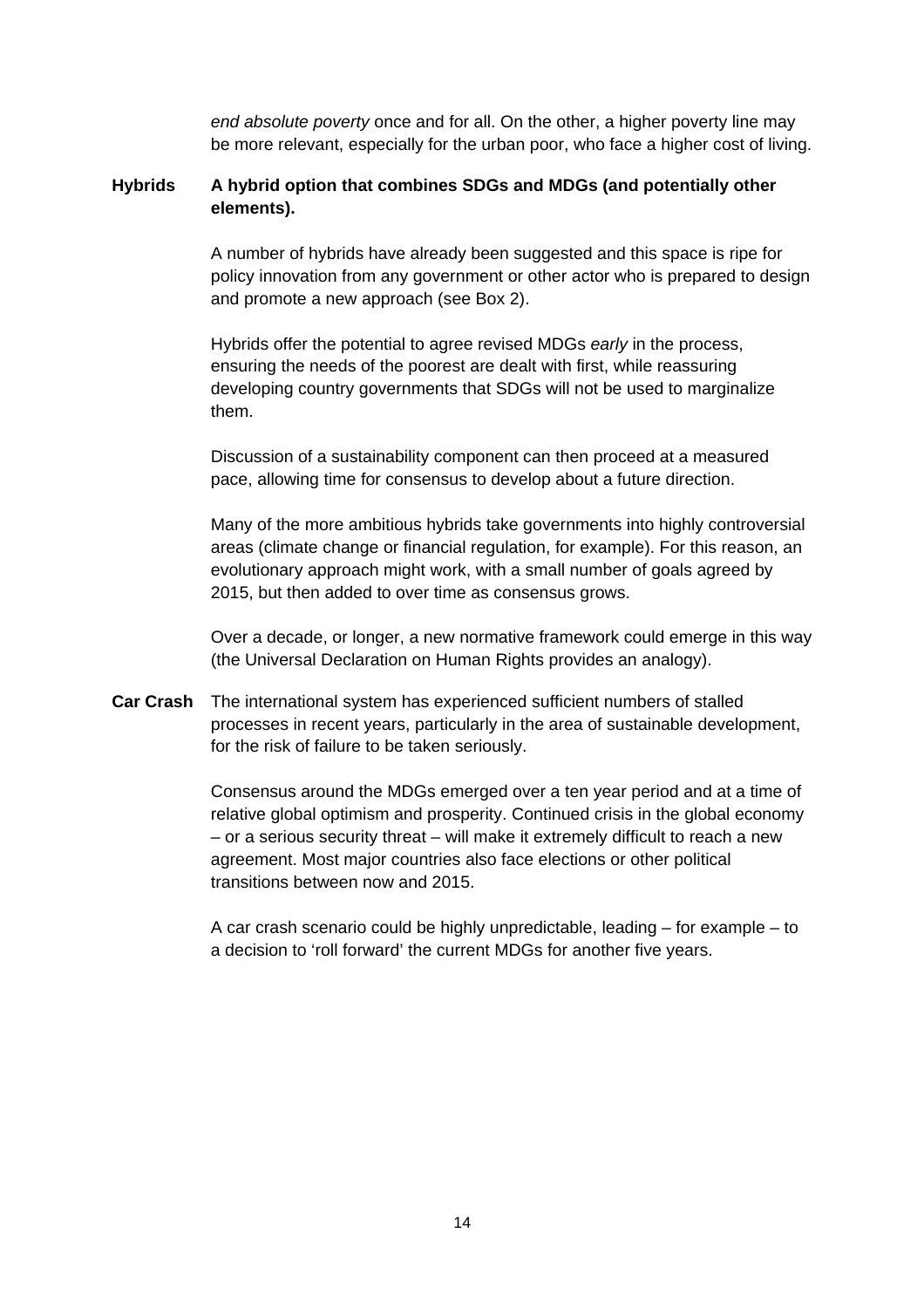## **Hybrid Post-2015 Frameworks**

Hybrid models do not aim to deliver a fully integrated SDG framework, but instead allow a revised set of MDGs to co-exist with new approaches to improving sustainability.

Options include:

- *Twin track* a binding set of MDGs run alongside a loose 'family' of SDGs. SDGs would be added on an issue-by-issue basis, using the Energy for All goals as a model, as and when sufficient consensus develops to allow a new SDG to be agreed.
- *Planetary ceiling/social floor* an Oxfam proposal for two complementary, but distinct, types of goals: establishing minimum standards for human well-being on the one hand, and ensuring the world stays within planetary boundaries on the other.<sup>41</sup>
- *MDGs/global public goods* as with the Oxfam model, this option combines social and global goals, but the latter would cover a broader basket of global public goods (such as those defined by International Task Force on Global Public Goods: infectious diseases; financial stability; trade; peace and security; and knowledge and research), and not just environmental limits.42
- *Matrix* a single set of headline goals, but with targets that are differentiated for countries at different stages of development (a rich country's target for natural resources might focus on conservation, for example, while a poor country's focuses on access).
- *Pledge and Review* the United States has proposed a 'compendium of commitments' where any actor or partnership can pledge to meet a target and have its performance regularly reviewed (this voluntary approach is similar to that used by the Clinton Global Initiative).

There are also potential options that use tools other than goals to achieve sustainability objectives.

For example, an expert panel (modeled on the IPCC) could provide an integrated assessment of trajectories against a set of sustainability indicators, drawing on economic, social, and environmental modeling conducted throughout the international system. Its role would be to provide, on a regular basis, an objective answer to the question: what do current and planned policies imply for future global sustainability?

Box 2

## **The Politics of the Post-2015 Agenda**

To date, discussions on the post-2015 agenda have primarily taken place at the technical level, but Rio+20 will launch what is likely to be a highly contentious political debate. Positions will inevitably harden and progress is likely to be hard to achieve.

If it they are to maximize their leverage, governments will need to develop a robust and coherent political strategy. This should be based on the following considerations.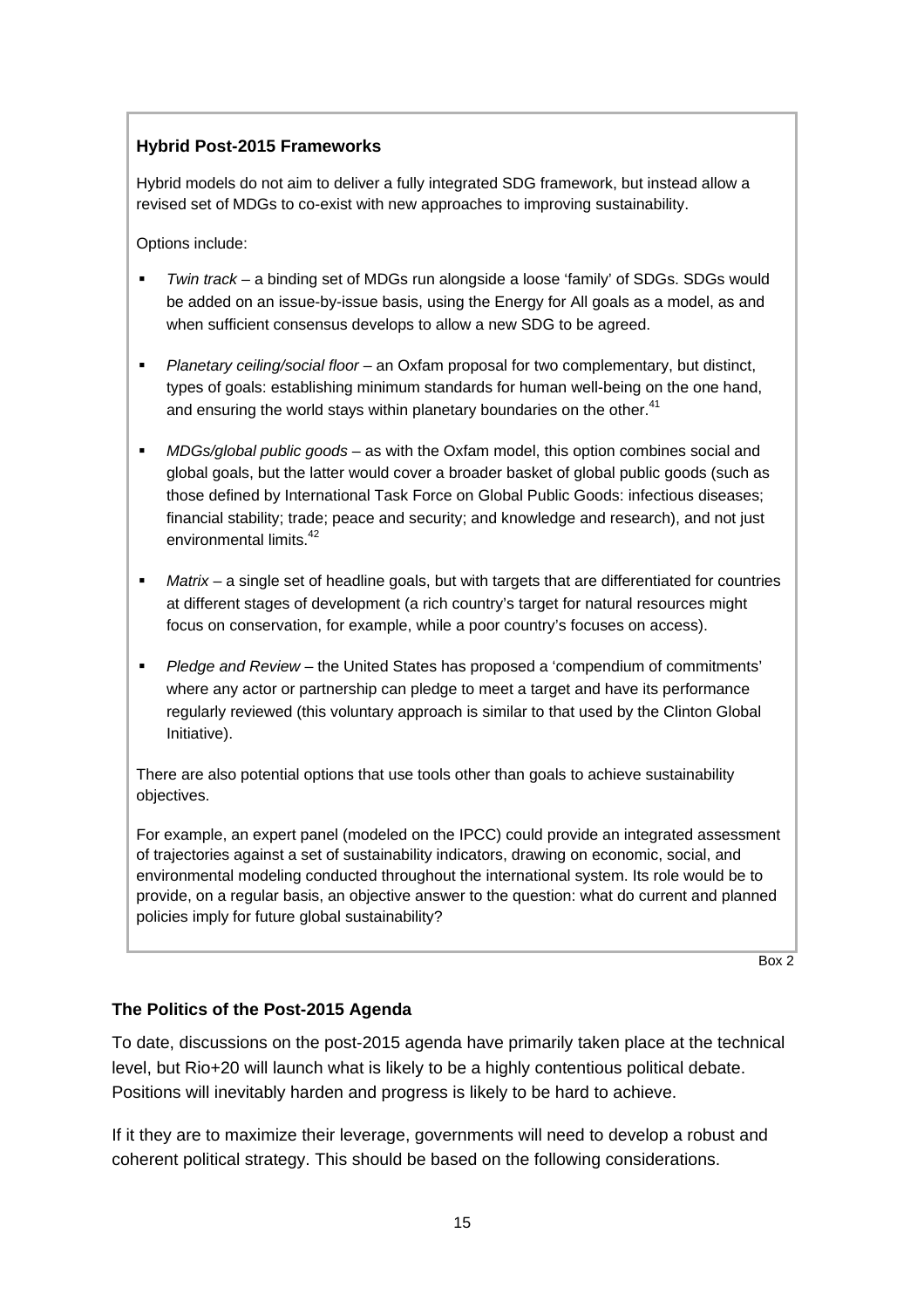#### **1. Leadership will be a scarce resource.**

The early runners (Colombia, Guatemala, and probably also the Secretary-General) have made their play, but are unlikely to be able to take the agenda much further forward. Rio+20 is likely to be both contentious and a damp squib. This will diminish incentives for others to take a leading role.

The High-level Panel on the post-2015 agenda could be influential, but recent panels have had a patchy record at best. Much will depend on the effectiveness of the Chairs and Secretariat. There are wildcards – such as the proposal for a commission modeled on the UN Millennium Project – but on the current trajectory, it is not clear who will lead and shape this debate in the way that the 'Utstein Group' of European development ministers did for the MDGs.

Drift and delay are very real prospects.

#### **2. There is therefore plentiful space for new attempts to set an agenda.**

The leadership vacuum leaves room for a new partnership to develop and promote fresh thinking on post-2015.

This could be done publicly (through a major policy initiative); behind the scenes; or by creating a forum in which other actors can develop and promote new approaches. A prize fund, for example, for fully-worked up post-2015 proposals would be a cost effective way of generating new ideas and promoting debate on them.

While there is room for big ideas, there is also a need to: (i) establish a firmer evidence base, ensuring that governments work from the same set of data when discussing areas of disagreement; (ii) amplify the contribution that key actors (African leaders, business leaders, the poor) make to the debate and in a way that is more than tokenistic.

Timing will be critical. Rio+20 offers a platform, of course, but much depends on a broader decision on how much political capital governments should put behind the summit.

The most decisive interventions will be made after Rio+20, however – and possibly very close to 2015, given that there will be points of breakdown in the negotiating process where new energy is likely to be badly needed.

#### **3. Ending poverty is a big political opportunity.**

Many have become disconcertingly blasé about steep declines in rates of poverty. Campaigners and the media are primarily interested in failure. And governments have been slow to celebrate a notable success.

A promise to end absolute poverty would be simple, inspiring, and easy to understand. If one or more world leaders combines to make this a central challenge at Rio+20, this could dramatically shift the focus onto what a revised MDG framework should look like.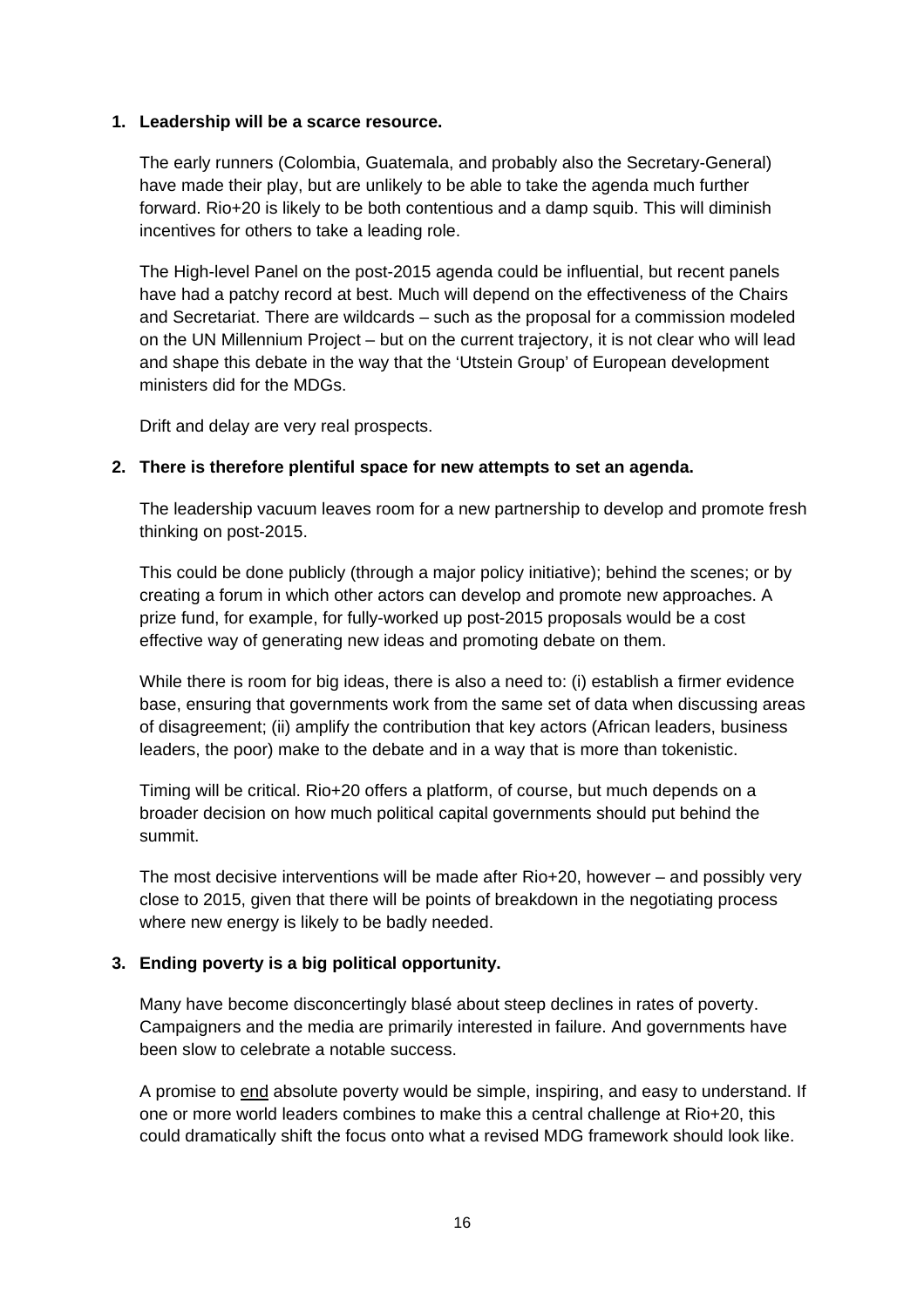Fundamental work is needed to clarify where the poor will be in 2015, what will happen to the profile of poverty if there is further progress to 2030, and what are the most effective ways to make a difference to the lives of the poor.

There are also serious questions to be addressed about the distribution of poverty across low and middle income countries; between stable and fragile states; and within states (such as India) that are dynamic at their core, but where poverty is increasingly confined to a conflict-affected periphery.

Analysis of the feasibility – and likely pace – of poverty reduction at different poverty lines could then be completed. Is rapid progress against \$2/day poverty now feasible? Or, conversely, is it hard to see the most fragile states making any serious inroads into \$1/day poverty by 2030?

This would allow a number of prototypes for an MDG+ framework to be designed and tested against key criteria (likely impact, communication potential, etc.). Given that the millennium is now behind us, the new framework should probably be launched under a new 'brand' such as Global Development Goals.

### **4. In the short term, SDGs may well play only a niche role.**

As we have argued above, a full SDG framework is currently unlikely to be adopted. The SDG-Lite option may gain traction, but could result in a framework that is forgotten well before 2030.

However, the Energy for All goals show the potential for SDGs that draw on momentum that has built up around particular issues. A cluster of these goals could complement a revised MDG framework – with the poverty-related elements of these goals folded into an MDG+ framework.

The sustainable energy goals also emerged not from traditional inter-governmental negotiations, but from a much more dynamic process that brought together governments, the private sector, and civil society. This reflects the widely distributed nature of sustainability challenges, where many drivers lie beyond the direct policy influence of central governments.

More ambitious goals – those that aim to protect and provide global public goods – are worth 'blue skies' investigation, but this should probably happen outside the formal negotiation processes and based on a recognition that they may not be adopted any time soon.

#### **5. Ideas are not enough – we need a guiding coalition.**

The MDGs benefited from the work of a coalition that had common purpose and the political will to drive towards final agreement of a coherent set of quantified targets.

No such coalition exists today. There is no body positioned to play the role of the OECD DAC in the development of the MDGs, and no group of ministers prepared to twist the arms of their peers. Moreover, the world is more politically diverse: many more players will have to be convinced in order for there to be success.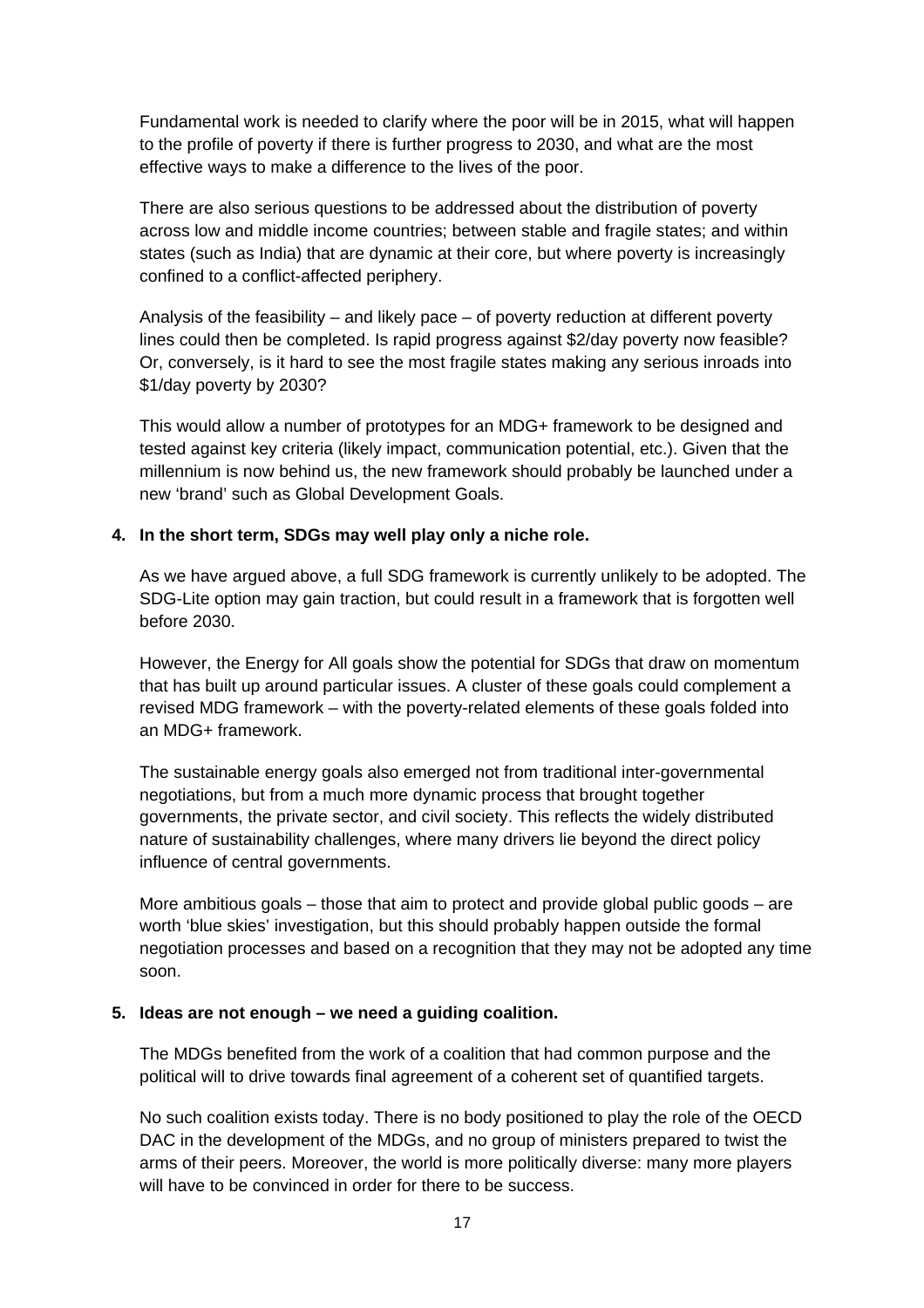The post-2015 agenda is most likely to fail because no-one takes responsibility for engineering the development of a post-2015 coalition, for identifying and enlisting the champions who will make success possible, or for creating deal-making forums in which the final trade-offs can be made.

For a revised set of MDGs, the nascent post-Busan partnership could begin to drive progress at a technical level, but political champions will still be needed. Progress on broader SDGs is *highly* unlikely unless one or more governments takes responsibility for assembling a coalition behind a new set of proposals.

#### **6. The possibility of failure should be taken seriously.**

Unfortunately, early rhetoric on the SDGs has already set the bar for success unfeasibly high.

This is great news for media and civil society. Instead of celebrating the MDGs, they will reach for a 'broken promises' narrative, and will inevitably look to cast a few OECD governments in the role of villain of the piece.

Adopting a low profile and defending red lines will probably not be enough to stop this from happening. Being seen to shape the debate just might. An investment in creative processes – outside of formal governmental negotiations – has the potential to create one or more post-2015 'prototypes' that will offer an alternative to the 'official' narrative emerging from Rio+20.

The international system's 'deal makers', however, need to take the prospect of failure seriously. The international system has suffered many setbacks in recent years, as it has failed to grapple with complex problems such as climate, trade, and financial regulation.

How can they prevent an outcome that is weaker than the current set of MDGs? How do they divert scarce political bandwidth away from unfeasible aspirations? What will they do if, in twelve months' time, little progress has been made?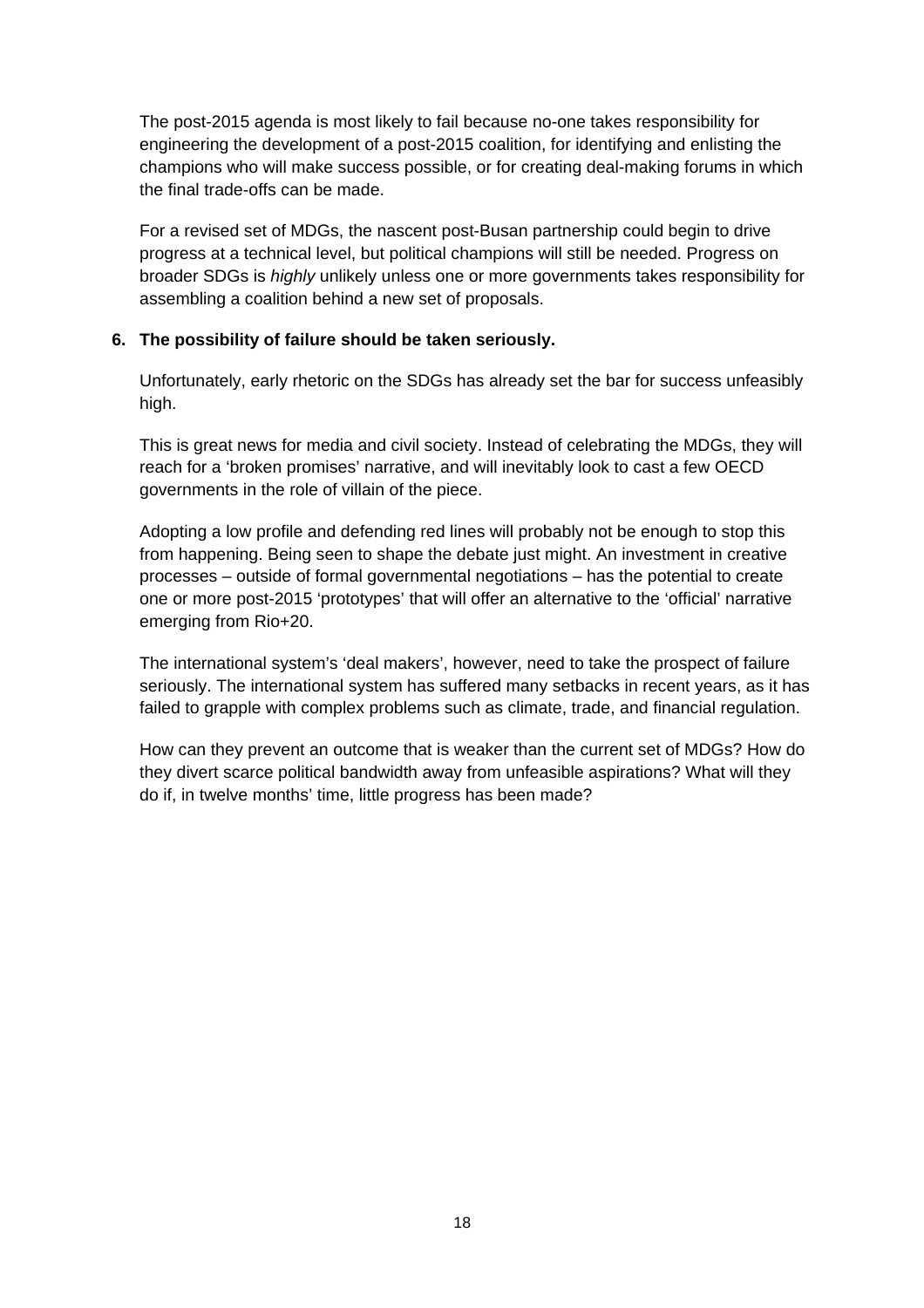### **Conclusion**

A successor to the Millennium Development Goals will not be agreed without considerable will, imagination, intelligent compromise, and – in all probability – luck.

Although the MDGs themselves have demonstrated some success, the starting point for a negotiation of a successor framework is not an auspicious one. There is a lack of consensus about what new goals should achieve, and the ambitious attempt to agree universal and comprehensive SDGs may prove a costly distraction from the pursuit of more realistic objectives.

An attempt finally to end absolute poverty would be a worthy mission after 2015, however, and could be combined with a looser sustainability framework that could be tightened over time as its normative power grows.

At the moment, most governments and international organizations appear to underestimate how much work will be needed to agree a post-2015 framework that is both resonant and effective. The MDGs took twelve years to finalize. There is now only fraction of that time to put their successor in place.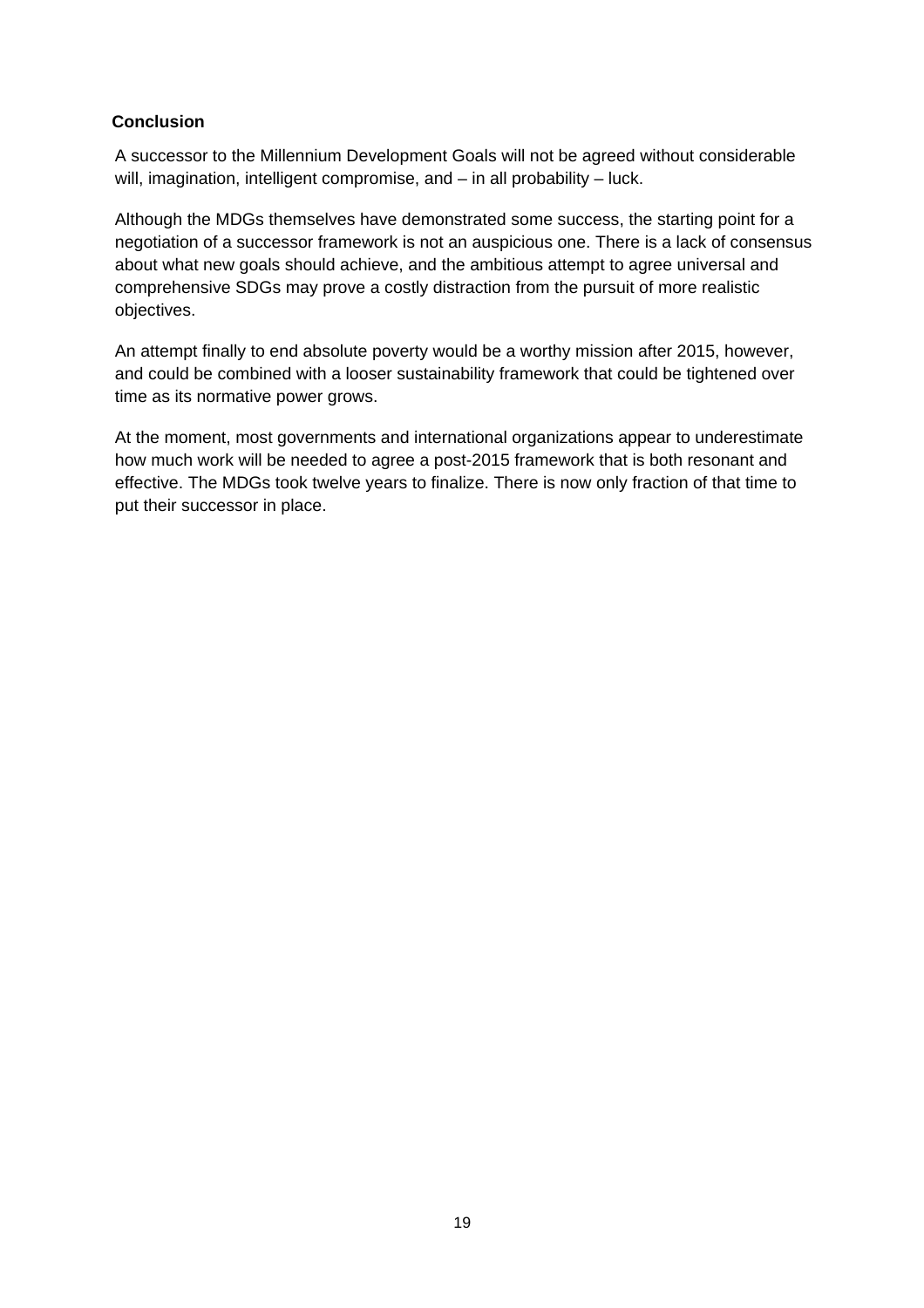#### **The Geopolitics of Scarcity Project**

The Managing Global Order program (MGO) is a joint project between Brookings Foreign Policy, the New York University Center on International Cooperation (CIC), and the Center for International Security and Cooperation (CISAC) at Stanford University.

MGO's Geopolitics of Scarcity project seeks to chart and communicate how changing patterns of supply and demand for natural resources (including energy, land, water, food, and minerals) will affect geopolitical relationships, and to identify opportunities to buttress the international system and mitigate risks related to resource scarcity.

**Alex Evans** is a Non-Resident Fellow at CIC, where he works on climate change, resource scarcity, global public goods and international development. He was seconded to the UN in 2011 as part of the secretariat of the Secretary-General's High-level Panel on Global Sustainability, and from 2003 to 2006 was Special Adviser to Hilary Benn, the then UK Secretary of State for International Development.

**David Steven** is a policy analyst, strategic consultant and researcher, and is a Non-Resident Fellow at CIC, where he works on geopolitical risk, resource scarcity, and development policy. He runs MGO's Geopolitics of Scarcity project.

Alex and David's joint publications include *Making Rio 2012 Work – setting the stage for global economic, social and ecological renewal* (CIC, 2011) and *Confronting the Long Crisis of Globalization: Risk, Resilience and International Order* (Brookings, 2010, co-authored with Bruce Jones). They also jointly edit www.GlobalDashboard.org, the global risks and foreign policy blog.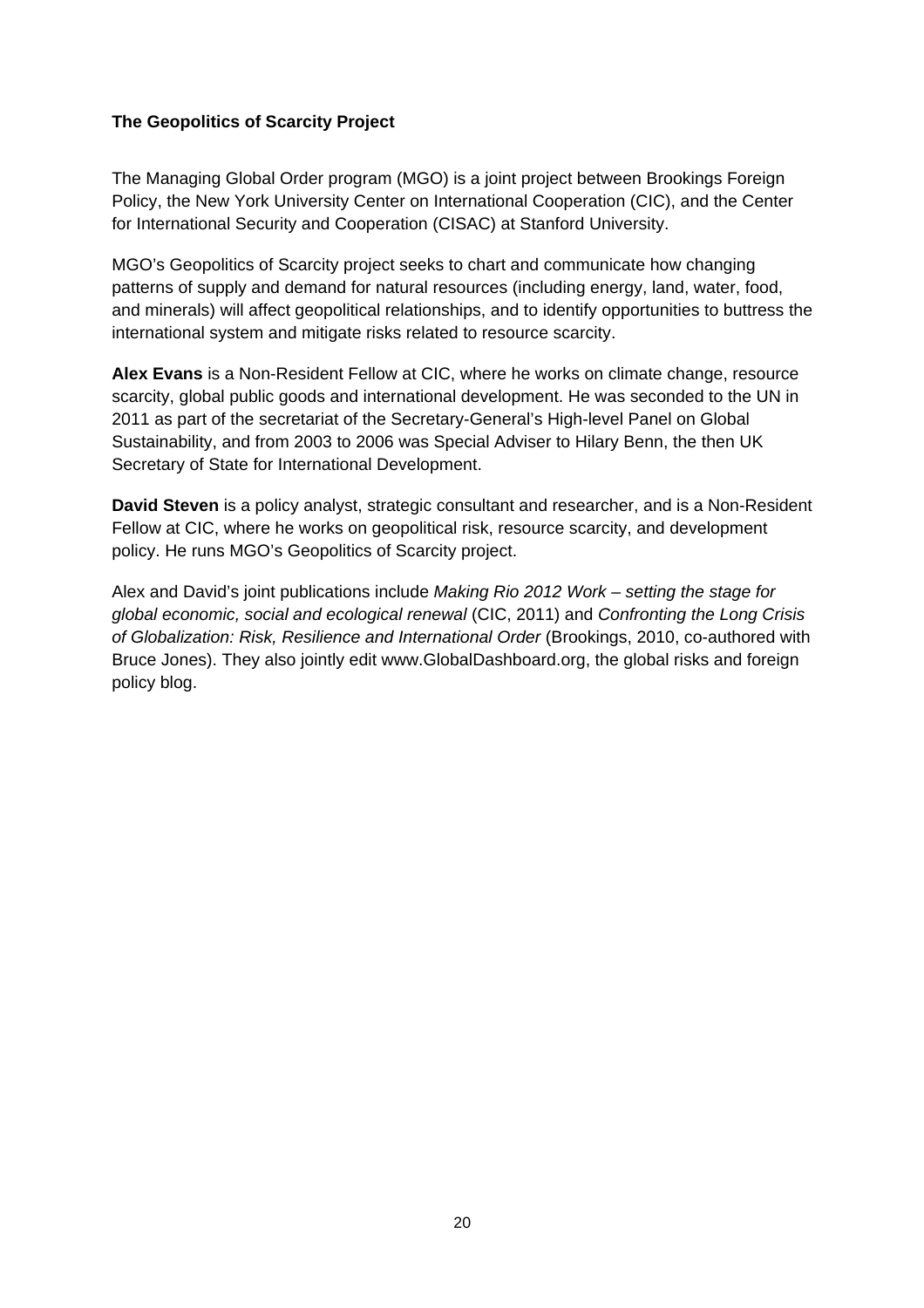2009<br><sup>6</sup> IMF, OECD, UN and World Bank, 2*000 A Better World For All: Progress Towards the International Development Goals*, IMF/OECD/UN/World Bank, Washington DC, 2000: available online at http://www.imf.org/external/pubs/ft/jointpub/world/2000/eng/bwae.pdf 7

<sup>7</sup> "Let's face it: it's over. The MDGs will not be met," proclaimed William Easterly in 2009. William Easterly, 'It's Over: The Tragedy of the Millennium Development Goals', *The Huffington Post*, 6 July 2009: available online at

http://www.huffingtonpost.com/william-easterly/its-over-the-tragedy-of-t\_b\_226120.html<br><sup>8</sup> World Bank, 'An update to the World Bank's estimates of consumption poverty in the developing world', 2012: available online at

http://siteresources.worldbank.org/INTPOVCALNET/Resources/Global\_Poverty\_Update\_2012\_02-29-12.pdf UNICEF and World Health Organization, *Progress on Drinking Water and Sanitation: 2012 Update*, UNICEF and World Health Organization, USA, 2012: available online at

http://whqlibdoc.who.int/publications/2012/9789280646320\_eng\_full\_text.pdf

United Nations, 'Concerted global efforts have led to great strides against extreme poverty – Ban', UN News Centre press release, 8 March 2012: available online at

http://www.un.org/apps/news/story.asp?NewsID=41488&Cr=mdg&Cr1=

11 UNAIDS, *World AIDS Day Report 2011 – How To Get To Zero: Faster, Smarter, Better*, UNAIDS, Geneva, 2011: available online at

http://www.unaids.org/en/media/unaids/contentassets/documents/unaidspublication/2011/JC2216\_WorldAIDSda y\_report\_2011\_en.pdf

<sup>12</sup> United Nations, *The Millennium Development Goals Report 2011*, United Nations, New York, 2011: available

online at http://www.un.org/millenniumgoals/11\_MDG%20Report\_EN.pdf<br>
<sup>13</sup> Ibid. p.6<br>
<sup>14</sup> UNICEF and World Health Organization, 2012. Op. cit.<br>
<sup>15</sup> United Nations, *The Millennium Development Goals Report 2011*, Op. cit.,

nttp://bit.ly/Freedity/Freedity/Freedity-22 Paola Papacasette 22 Paola Pagliani, <sup>22</sup> Paola Pagliani, *The MDGs as a Communication Tool for Development* Programme & The Democratic Governance Fellowship Programme, Oslo, 2007: available online at

http://europeandcis.undp.org/home/show/74FB2ABD-F203-1EE9-BE6FAF86E37278FE<br>23 Sakiko Fukudu-Parr, 'Reducing Inequality – The Missing MDG: A Content Review of PRSPs and Bilateral Donor Policy Statements', *IDS Bulletin* 41(1): 26-35, 2010<br><sup>24</sup> L Haddad, N Hossain, JA McGregor & L Mehta, 'Time to Reimagine Development?', *IDS Bulletin* 42(5): 1-12,

2011

25 World Bank, *Global Monitoring Report 2011: Improving the Odds of Achieving the MDGs*, World Bank, Washington DC, 2011

<sup>26</sup> USAID, *Celebrate, Innovate and Sustain - Toward 2015 and Beyond: The United States' Strategy for Meeting the Millennium Development Goals*, USAID, Washington DC, 2010: available online at http://www.usaid.gov/our\_work/mdg/USMDGStrategy.pdf

27 ONE, *Small Change: Big Difference – What UK Aid Will Achieve for the World's Poorest People*, ONE,

London, 2012: available online at https://s3.amazonaws.com/one.org/pdfs/small\_change\_big\_difference.pdf 28 United Nations General Assembly, 'Annual Report of the Secretary-General: Accelerating progress towards the Millennium Development Goals: options for sustained and inclusive growth and issues for advancing the United Nations development agenda beyond 2015', 2011: available online at http://www.ipcundp.org/pressroom/files/ipc629.pdf

 <sup>1</sup> United Nations, 'Millennium Declaration'(A/RES/55/2), September 2000: available online at http://www.un.org/millennium/declaration/ares552e.htm

<sup>2</sup> David Hulme, *The Millennium Development Goals: A Short History of the World's Biggest Promise*, University of Manchester, Manchester, 2009, p42 3

United Nations General Assembly, 'Keeping the promise: united to achieve the Millennium Development Goals', A/RES/65/1, 19 October 2010: available online at

http://www.un.org/en/mdg/summit2010/pdf/outcome\_documentN1051260.pdf

<sup>&</sup>lt;sup>4</sup> United Nations, 'The Secretary-General's Five Year Action Agenda', 2012: available online at http://www.un.org/sg/priorities/sustainable\_development.shtml

 <sup>(</sup>i) World Bank, 'World Development Report 1990: Poverty', 1990; (ii) UNICEF, 'Goals for Children and Development', 1990: available online at http://www.unicef.org/wsc/goals.htm; (iii) David Hulme, *The Millennium Development Goals: A Short History of the World's Biggest Promise*, University of Manchester, Manchester,